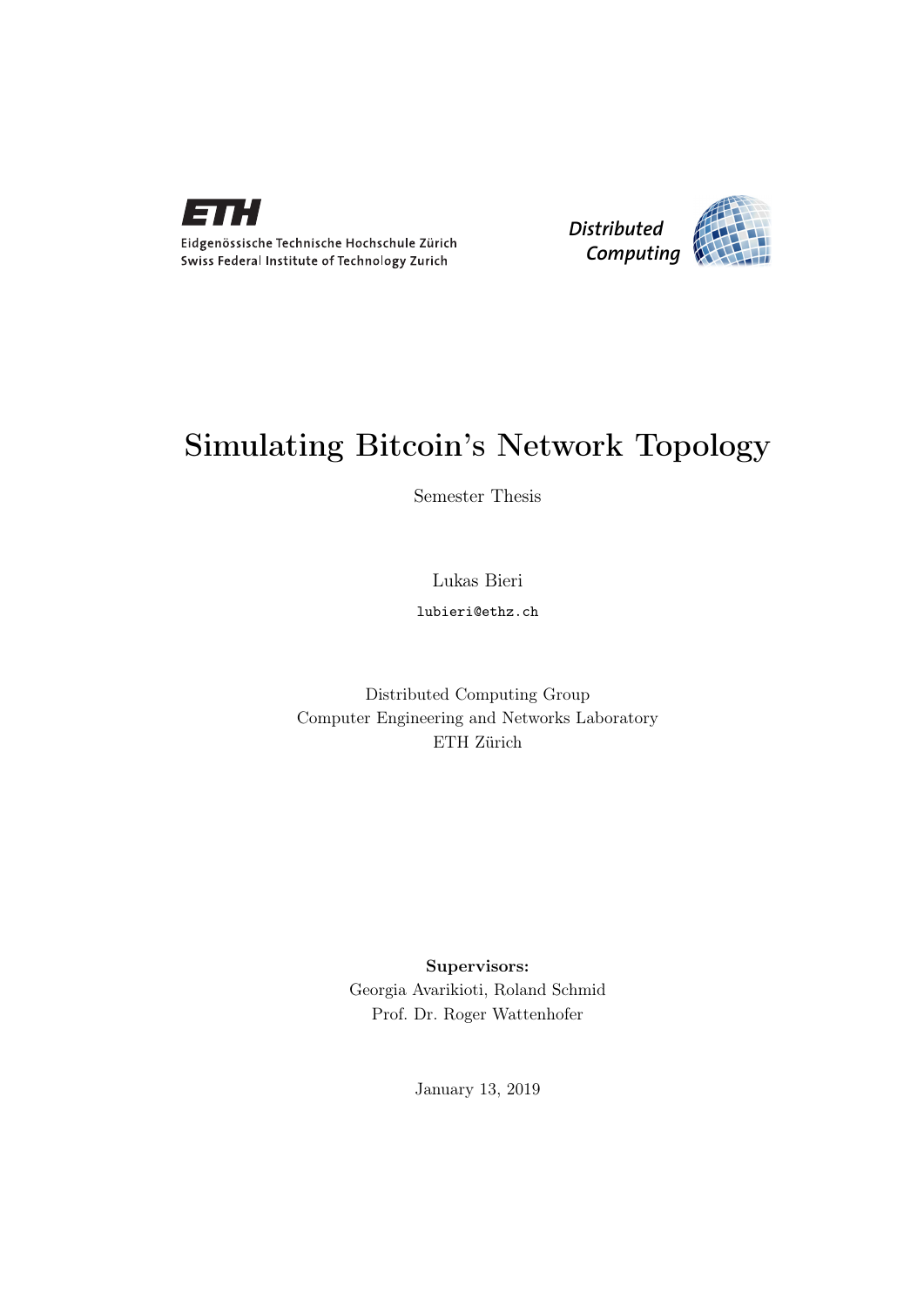## Abstract

<span id="page-1-0"></span>Bitcoin relies on a peer-to-peer (p2p) network to spread information in an efficient and fair manner across a distributed network. This underlying network and the mapping of its topology is particularly interesting because it determines how efficient and fair those connections are distributed and how fast information can be spread. The topology of the network is defined by the connection strategy of the blockchain.

In this thesis, we analyze the standard bitcoin connection strategy and how it compares to several newly developed connection strategies that have been evaluated. The simulation results indicate that the current implementation of the Bitcoin connection strategy works very reliable and efficient compared to other connection protocols. Additionally, having a few nodes that are highly connected within the network or increasing the number of minimal connections per node on every node from currently 8 to 13 connections indicates a decrease of the length of the shortest paths between nodes.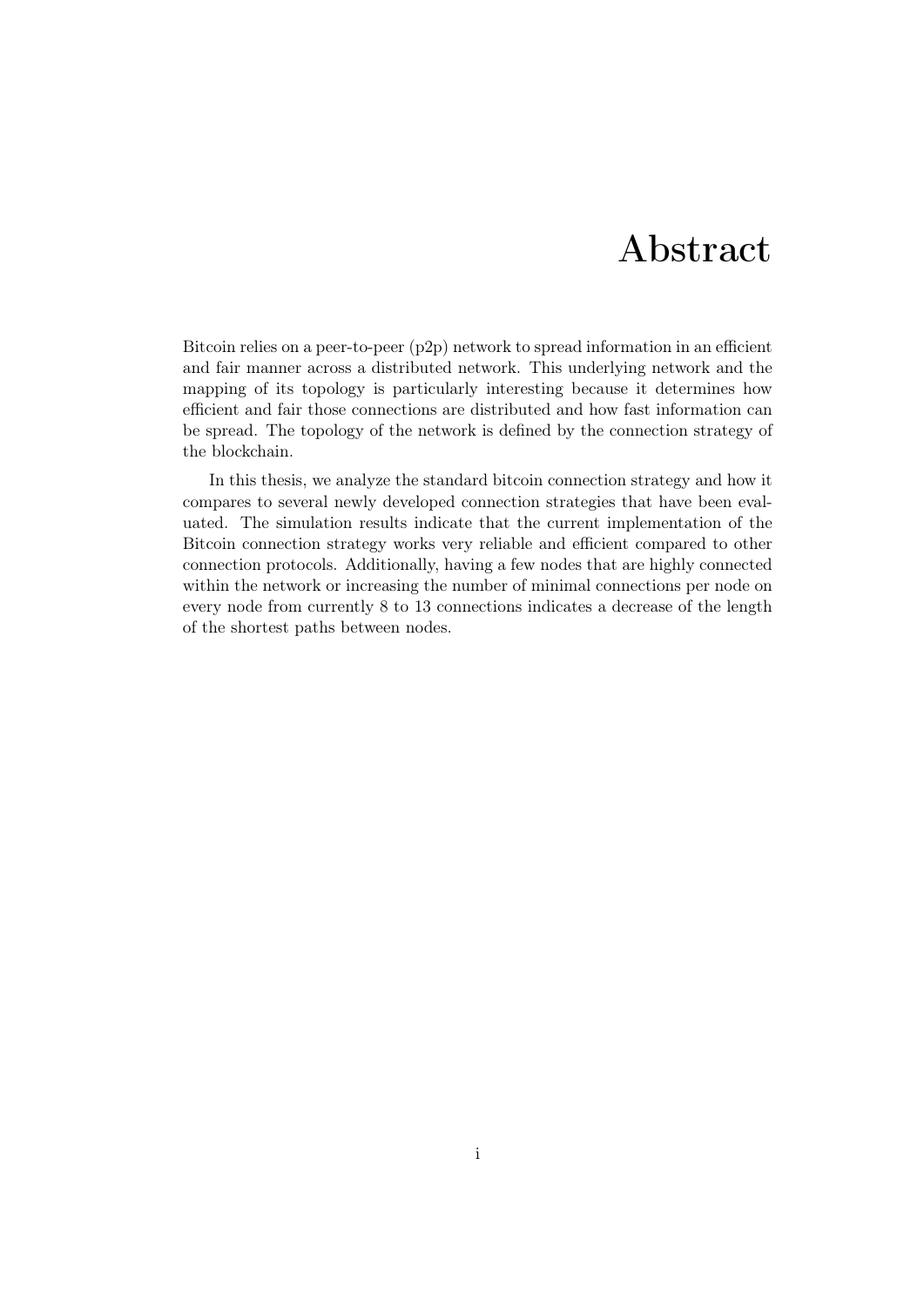# **Contents**

|          | <b>Abstract</b>                  |                                                                                  | $\mathbf{i}$ |  |
|----------|----------------------------------|----------------------------------------------------------------------------------|--------------|--|
| 1        | Introduction                     |                                                                                  |              |  |
| $\bf{2}$ | <b>Background</b>                |                                                                                  |              |  |
|          | 2.1                              |                                                                                  | 3            |  |
|          |                                  | Joining the Bitcoin Network<br>2.1.1                                             | 3            |  |
|          |                                  | 2.1.2                                                                            | 4            |  |
|          | 2.2                              | Technical Design of the Simulation $\ldots \ldots \ldots \ldots \ldots \ldots$   | 4            |  |
| 3        | <b>New Connection Strategies</b> |                                                                                  |              |  |
|          | 3.1                              |                                                                                  | 7            |  |
|          | 3.2                              | IP Location Clustering $\ldots \ldots \ldots \ldots \ldots \ldots \ldots \ldots$ | 8            |  |
| 4        |                                  | <b>Results</b>                                                                   | 11           |  |
|          | 4.1                              |                                                                                  | 11           |  |
|          | 4.2                              |                                                                                  | 11           |  |
|          |                                  | 4.2.1                                                                            | 14           |  |
|          |                                  | 4.2.2<br>Corrupt nodes                                                           | 14           |  |
|          | 4.3                              |                                                                                  | 16           |  |
|          | 4.4                              |                                                                                  | 19           |  |
| 5        | <b>Discussion of Result</b>      |                                                                                  |              |  |
|          | 5.1                              |                                                                                  | 28           |  |
|          | 5.2                              | Power of Two Choices                                                             | 29           |  |
|          | 5.3                              | IP Location Clustering $\ldots \ldots \ldots \ldots \ldots \ldots \ldots \ldots$ | 29           |  |
| 6        |                                  | Conclusion                                                                       | 31           |  |
|          | <b>Bibliography</b><br>32        |                                                                                  |              |  |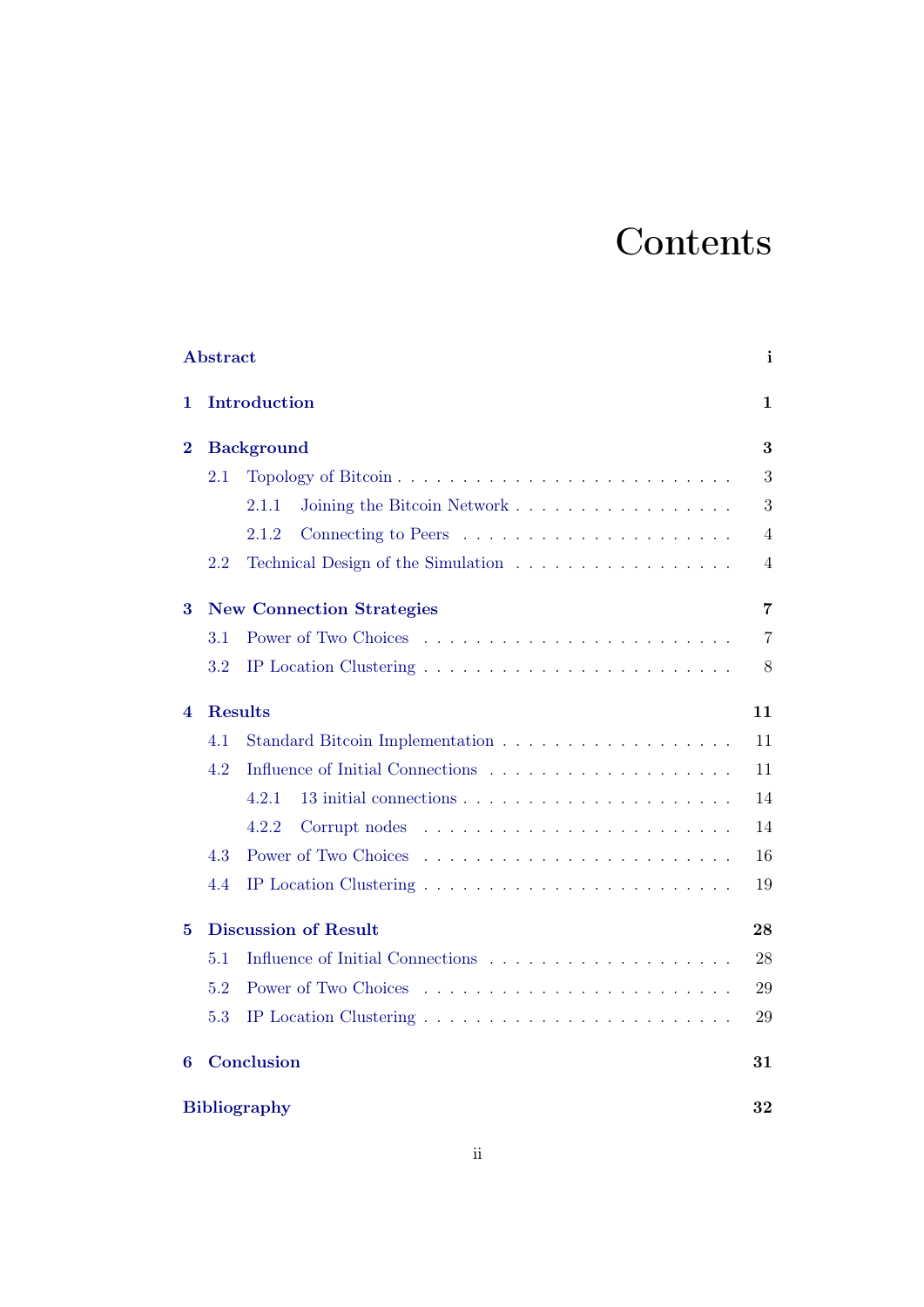## $CHAPTER$  1 Introduction

<span id="page-3-0"></span>Bitcoin is a distributed network and relies on a fast and fair information exchange between its nodes to safeguard the security of its transactions. The gossiping between individual nodes is the only way peers get information about the current state of the network. This underlying peer to peer network allows them to agree on new blocks that are mined.

Thus, the minimization of the propagation delay of a new block that is mined is crucial for the whole network. However, the exact topology of the network is intentionally hidden which makes it hard to reason about possible attacks or manipulations that could occur in the Bitcoin network. For example one study has revealed that an "advantage" in the Bitcoin networks' broadcasts can be transferred directly into coin gains [\[1\]](#page-34-1).

This thesis looks at comparing new possible connection strategies versus the current implementation of the Bitcoin network by means of simulation. The simulation is ran on a self-developed simulation tool which is based on the standardized Bitcoin implementation.  $\frac{1}{1}$  $\frac{1}{1}$  $\frac{1}{1}$  Firstly, a brute-force approach where the number of edges was increased is examined. Such a brute-force approach indicates to be a promising approach to increase speed and fairness. Secondly, two algorithms were developed where a node that wants to connect to a neighbouring node asks its neighbour for its degree and connects either to the higher or lower number of degree node. Using this approach leads to either more speed and less fairness or less speed and more fairness. Thirdly, an algorithm was developed where a Bitcoin node differentiates other nodes based on their IP location into different clusters. Using different propagation delays for local versus international connection indicates that such a geographical mapping algorithm does perform similarly to the standard Bitcoin implementation.

Additionally, various degree distributions deviations from the standard Bitcoin protocol are taken into account to achieve more real world behaviour and

<span id="page-3-1"></span><sup>&</sup>lt;sup>1</sup>As part of the project I built a simulation environment from scratch in python to test and compare different network connection strategies and hypotheses. The source code of the simulation can be pulled from Github as open source code. [https://github.com/lukebieri/](https://github.com/lukebieri/bitcoinTopologySimulation) [bitcoinTopologySimulation](https://github.com/lukebieri/bitcoinTopologySimulation)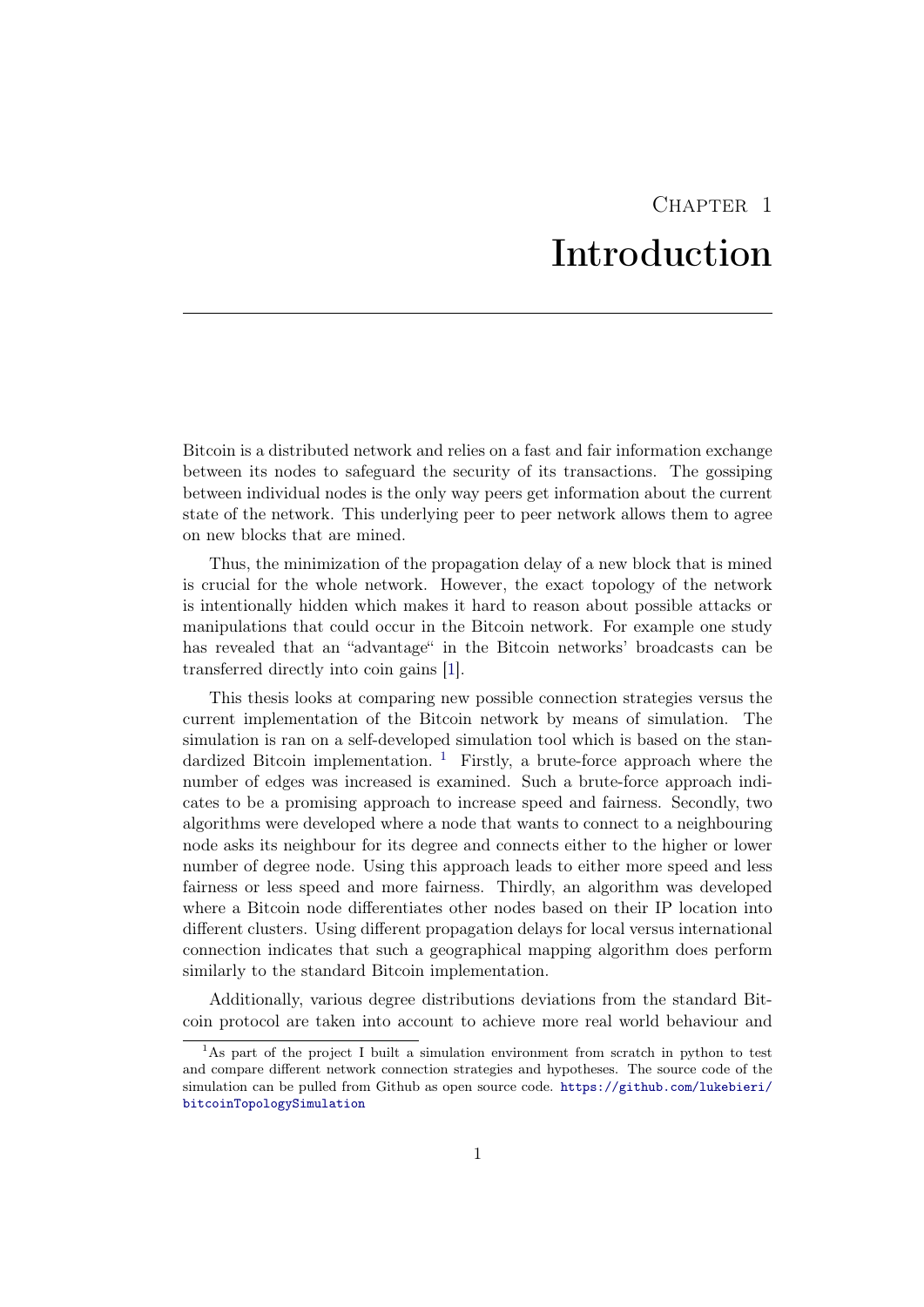### 1. INTRODUCTION 2

explore what happens if some nodes deviate from the standard implementation.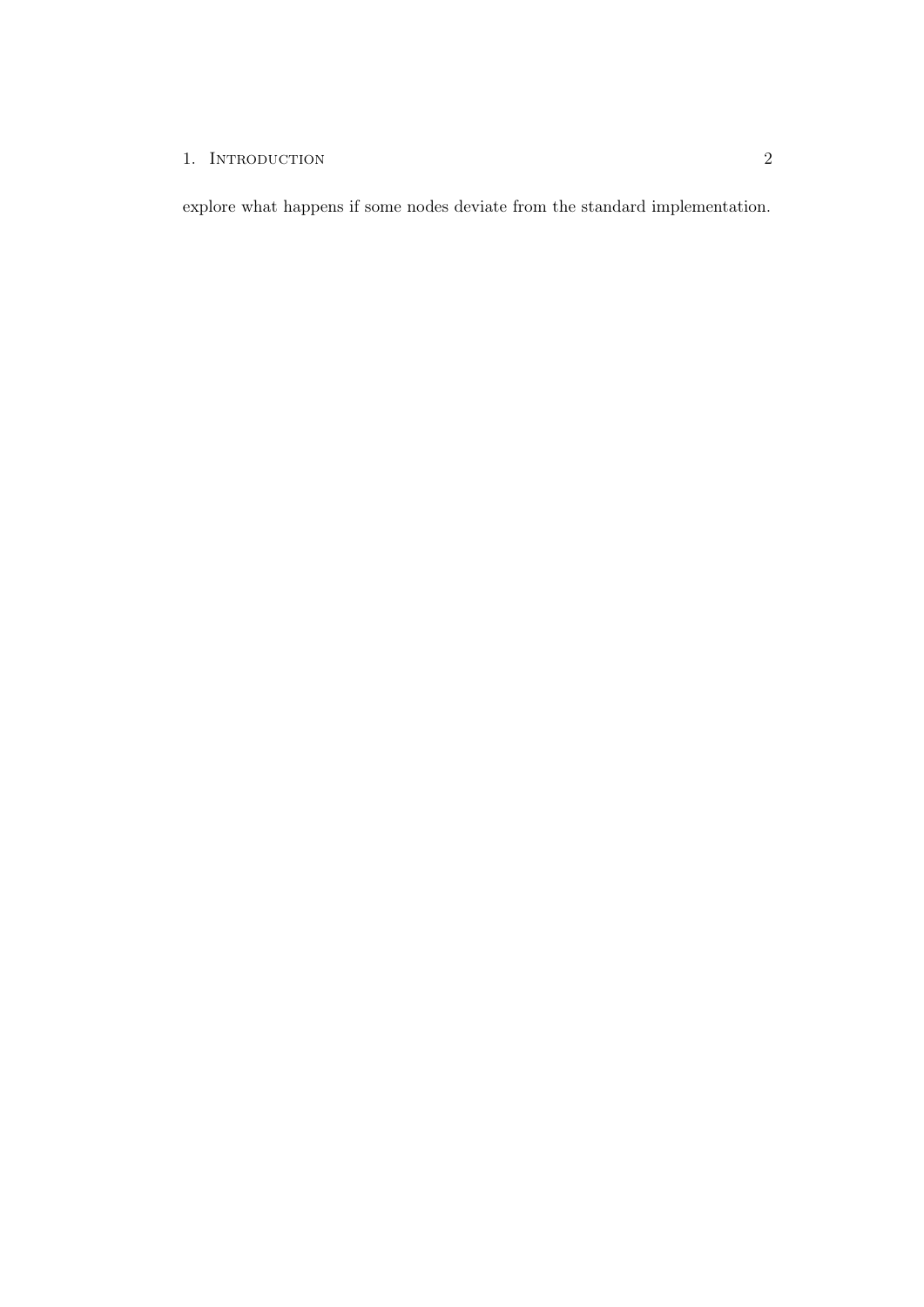## $CHAPTER$  2 Background

<span id="page-5-0"></span>Bitcoin runs on decentralized nodes that pass messages purely in a peer-to-peer network to manage electronic cash transactions and has no official administrator as Nakamoto [\[2\]](#page-34-2) initially suggested in his famous paper. Thus, the challenge is to build a network that converges to a global and coherent state while having a fast and robust network topology. Tschorn et al. [\[3\]](#page-34-3) showed how exactly the standard bitcoin protocol [\[4\]](#page-34-4) with its design choices is developed and discusses the key ideas behind it.

Furthermore, Miller et al. [\[5\]](#page-34-5) developed a method to observe and analyze the Bitcoin network in its current state. The so-called "AddressProbe" technique relies on the two hours penalty that is taken into account for received address messages from connected neighbours specified by the Bitcoin protocol to infer this information. Miller et al. [\[5\]](#page-34-5) found that of all nodes there exist some highly connected and influential nodes that connect to many other nodes (range of hundreds) and thus, deviating from the standard implementation of the Bitcoin protocol [\[4\]](#page-34-4). Thus, the "AddressProbe" technique proved that the Bitcoin network is not a random graph. However, after the release of the Bitcoin Core 0.10.1 their "AddressProbe" technique does not work anymore [\[6\]](#page-34-6).

### <span id="page-5-1"></span>2.1 Topology of Bitcoin

In this section we describe how the current connection strategy of the official Bitcoin implementation is designed. Non-essential details may be omitted for simplicity of the presentation.

#### <span id="page-5-2"></span>2.1.1 Joining the Bitcoin Network

Though, a new node that wants to connect to the Bitcoin network finds their first peers by querying one of Bitcoin's DNS server from a set of hard-coded DNS servers. Through this query it gets a list of Bitcoin nodes and from now on it tries to populate and update this list further. This is done by "getaddr" requests [\[7\]](#page-34-7)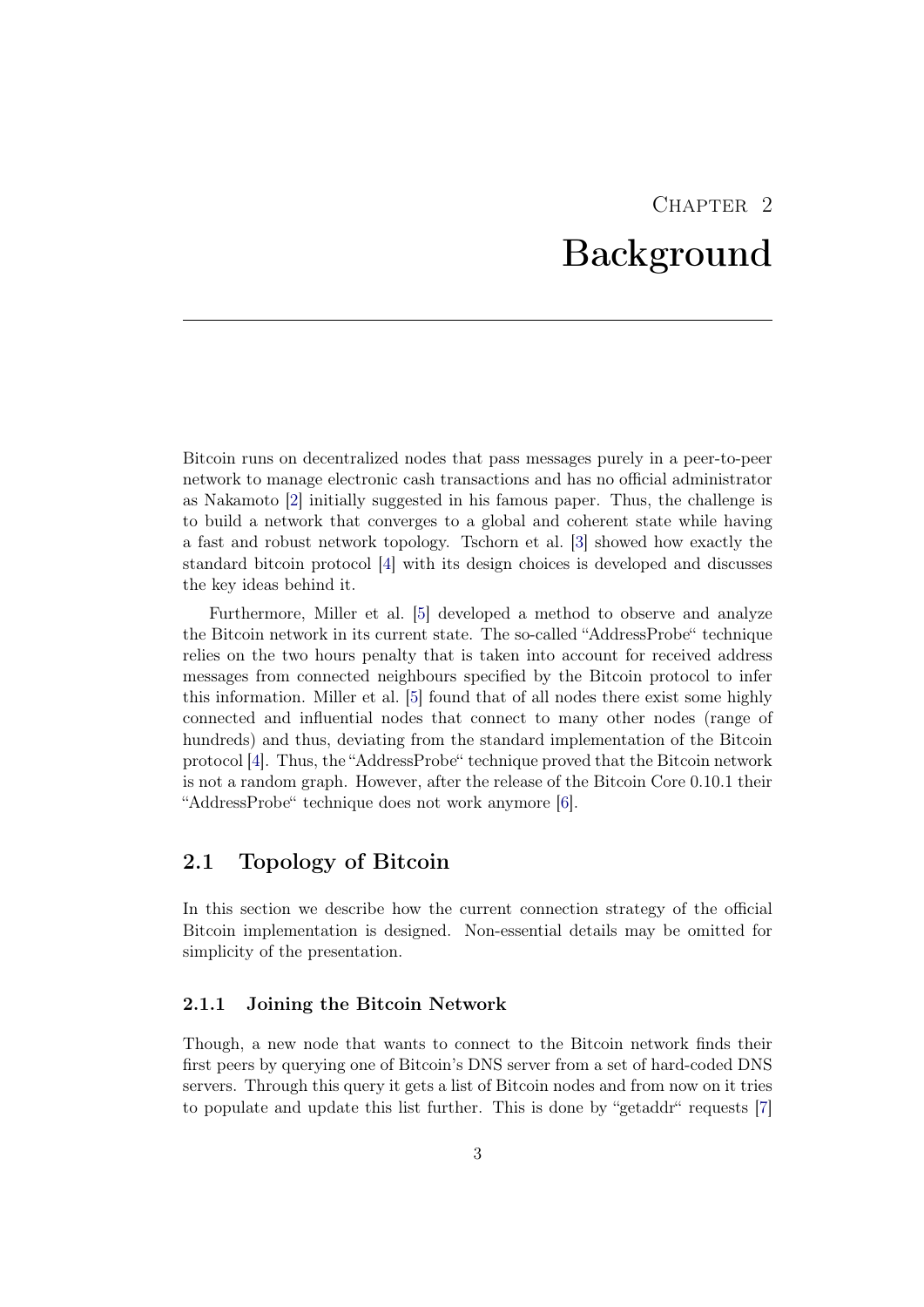#### 2. BACKGROUND 4

to other nodes where individual nodes exchange random subsets of their private address lists called "addr" messages with requesting nodes.

#### <span id="page-6-0"></span>2.1.2 Connecting to Peers

Each Bitcoin node tries to maintain a minimum number of 8 connections to other nodes within the network. It tries actively to reach these 8 connections by choosing addresses randomly out of its local list of addresses. However, a node does not accept more than 125 connections to avoid running out of internet bandwidth.

For each locally saved address that has been shared due to a "getaddr" call or a connection request there is a timestamp attached to it such that every node is able to remove certain outdated addresses. All nodes query what information is known by their neighbours every 24 hours to keep the table updated. This makes sure that information about a newly connected node eventually floods the whole network.

In addition, a Bitcoin node tries to hide its active connections from its neighbours and will not reveal all its neighbours in a "getaddr" call. Knowing all neighbours of a peer could significantly increase the success probability of a double spending as Nick [\[8\]](#page-34-8) claims.

## <span id="page-6-1"></span>2.2 Technical Design of the Simulation

Since a whole Bitcoin network has to be simulated there needs to be an adequate design choice. Running a simulation with a few thousand threads where each thread represents a single Bitcoin node with the code from the official Bitcoin implementation [\[4\]](#page-34-4) would have used up too much computational resources. There would have been a big overhead and the simulation would have been utterly complex regarding code that is not relevant for the outcome of this thesis.

We thus concluded that a new simulation environment had to be built from scratch. For a general overview, one may consult Figure [ [2.1\]](#page-8-0) along the following explanation.

All major parameters can be specified in the "main.py" file which launches one or multiple python simulations accordingly. There are various parameters that can be set according to the kind of simulation one is interested in. The most important parameters for this thesis are the distribution of the initial nodes a single Bitcoin node wants to connect as well as its limit, the connection protocol and the size of the simulation respectively how many nodes that should be used. The simulation class in "simulation.py" builds a Bitcoin network on a networkx instance [\[9\]](#page-34-9). Networkx is a framework provided by the python community for graph representations as well as calculations. It is particularly useful such that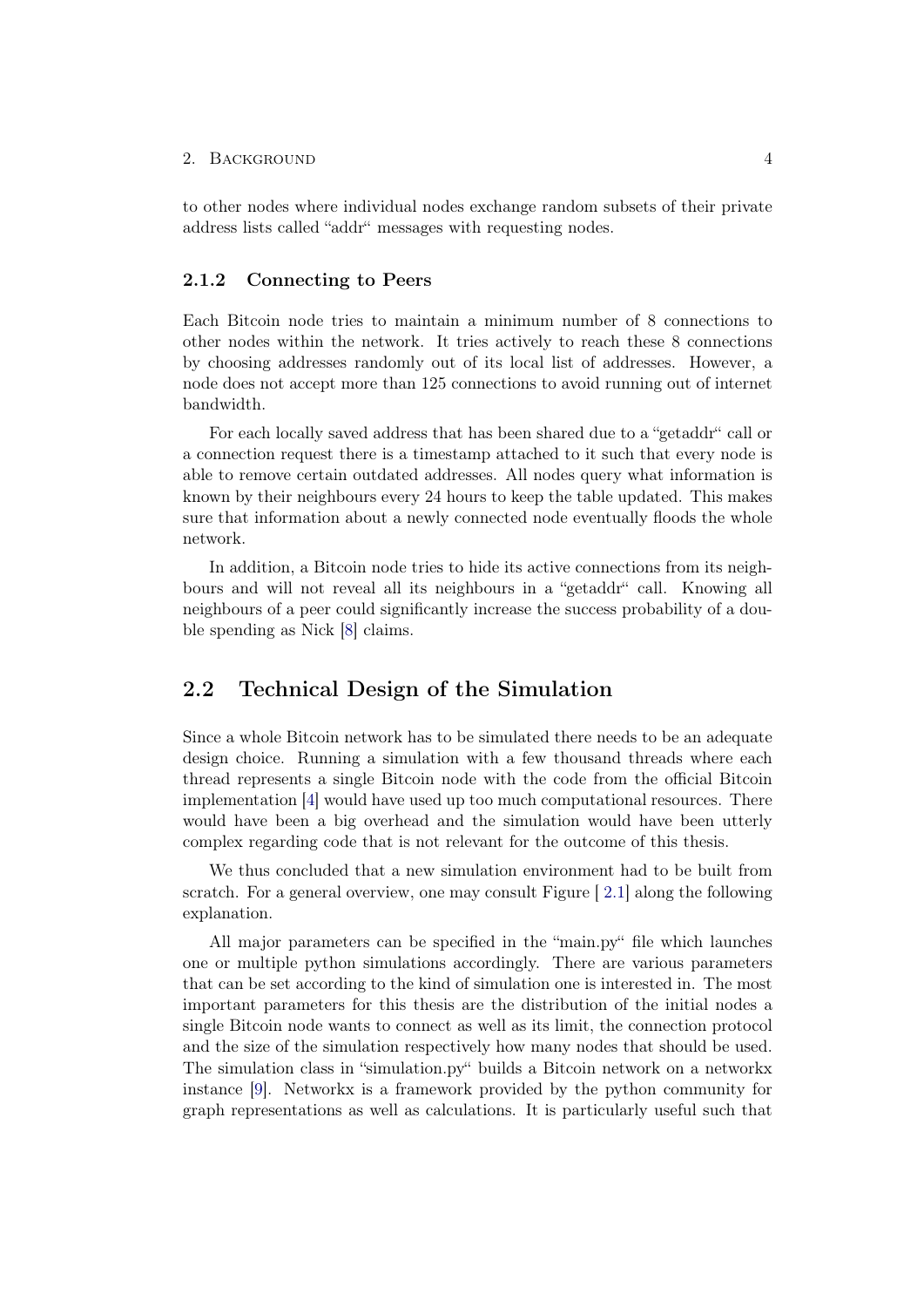#### 2. BACKGROUND 5

it provides algorithms to calculate the shortest path lengths. Additionally, each node of the graph has an object from the class BitcoinNode in "bitcoinNode.py". The class BitcoinNode takes care of the connection strategy of an individual node according to its initialization that are being set in the simulation class. It has locally stored all relevant information that are being used by a real Bitcoin node to take decisions on how it should connect to other nodes and the relevant protocols for doing so. As a result all decisions regarding the opening of new connections to other nodes are being taken by the BitcoinNode class. Thus, the Simulation class just needs to maps the rewiring that have been agreed on by two individual Bitcoin nodes to the networkx data structure. It can do so by observing messages that are passed between individual Bitcoin nodes. These messages are organized as dictionaries and called "envelopes". They play a crucial part because these messages are the only mean of communication for Bitcoin nodes. They are either filled with message data to either give the simulation class feedback about its state or to send a message to another node. Therefore, the Simulation class also acts as a transport layer for individual Bitcoin nodes.

The core of the simulation is written in time intervals such that in every time interval all nodes in the network are asked if they want to request new "getAddr" calls, if they have to build new connections or if there are messages from other nodes that need to be handed over to a particular node to get a response. Additionally, there are two types of nodes. A node can either be a normal Bitcoin node that wants to connect to the network or there is a fixed number of nodes that act as initial DNS nodes that are being requested when a new node wants to connect to the Bitcoin network.

During runtime in predefined time slots and at the end of the simulation the class Simulation calls the class NetworkAnalytics in "networkAnalytics.py". The class NetworkAnalytics analyzes the network and plots the result. It does not perform any rewiring on the graph itself and is just used for analytical purposes. Though, in this class the shortest path length function of the networkx library is called. Depending on the number of nodes in the network and the number of edges this can be a time consuming call lasting from a couple of seconds up to more than an hour depending on the simulation and the hardware available.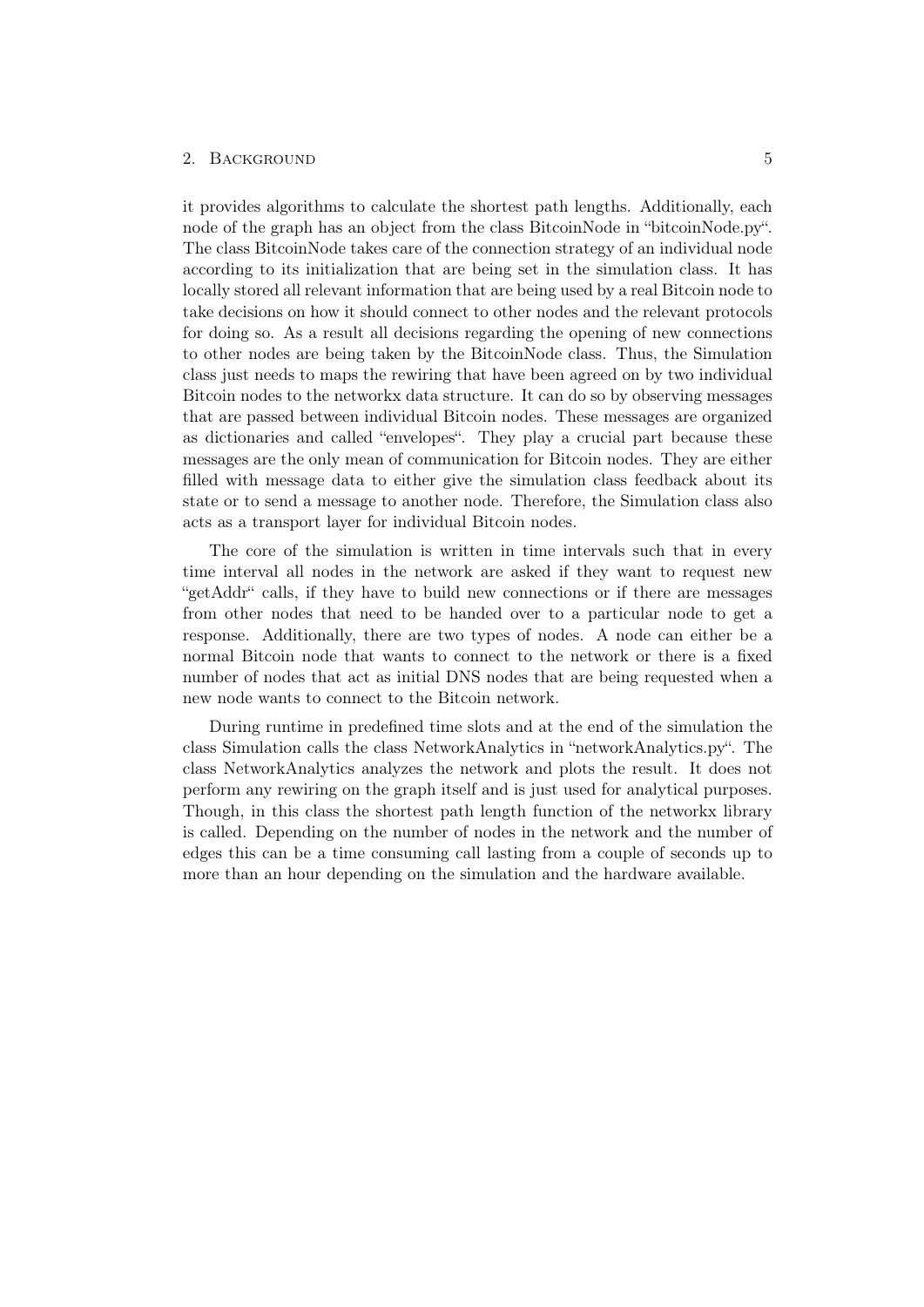#### 2. BACKGROUND 6



<span id="page-8-0"></span>Figure 2.1: The simulation runs on a networkx data structure where each node has a BitcoinNode object stored in it. These BitcoinNode object give a single node the ability to communicate with other nodes to come to common agreements about new connections. The Simulation class therefore acts as transport layers of messages that are being sent between nodes, maps new nodes to the network as well as taking nodes offline and observing messages that are being sent between individual nodes to keep the edges updated with the information that is being exchanged between individual Bitcoin nodes. The networkAnalytics class is called on predefined time intervals and on the end of a simulation to analyze the network by calculating the shortest path lengths inside the network or looking at degrees for example.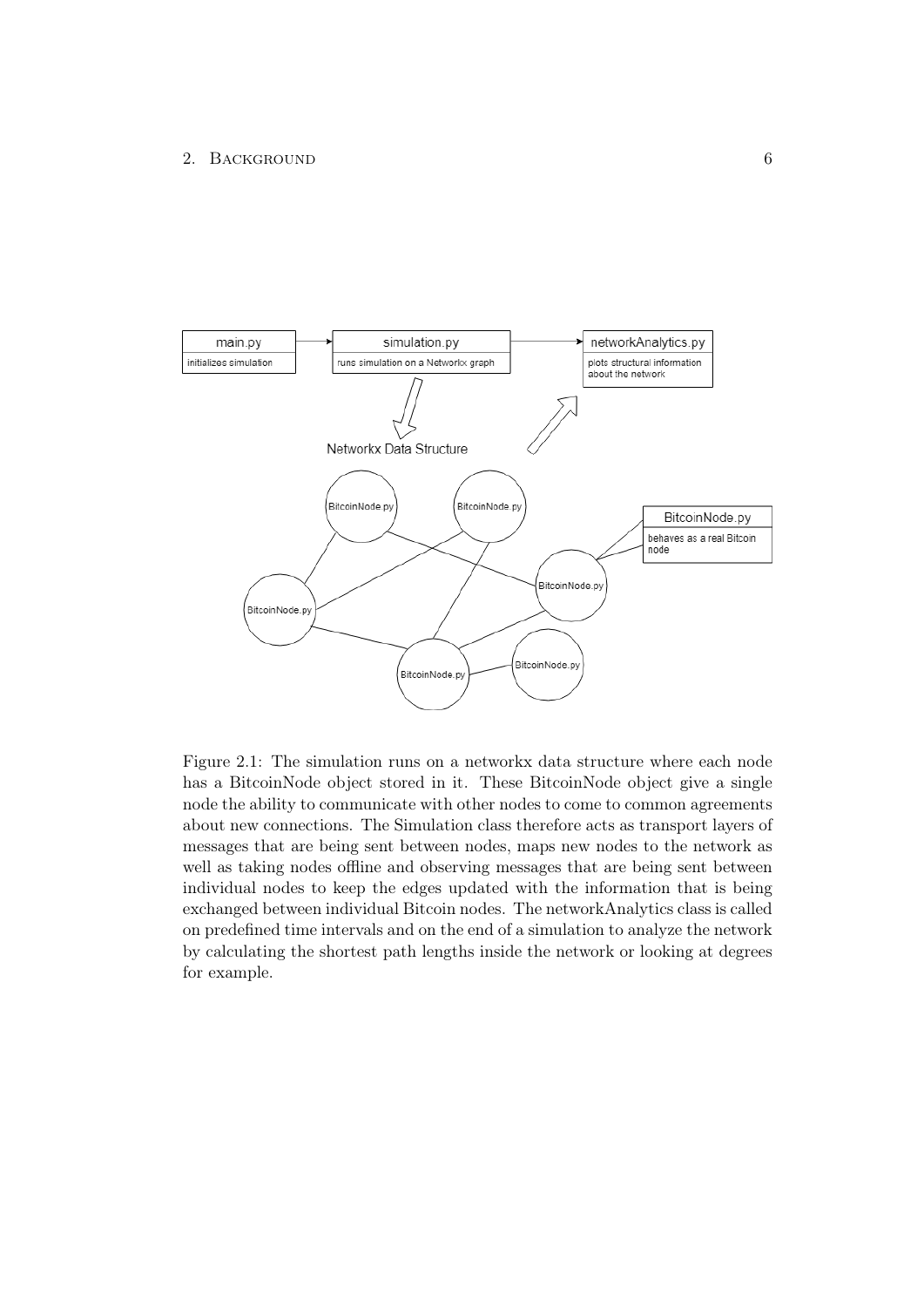## CHAPTER<sub>3</sub>

## <span id="page-9-0"></span>New Connection Strategies

In this thesis two main approaches with some variations for a new connection strategy have been chosen to be developed further to set against the standard Bitcoin protocol implementation.

### <span id="page-9-1"></span>3.1 Power of Two Choices

The power of two choices method describes the following problem. Assume that  $n$  balls have to be placed in  $n$  bins independently and uniformly at random.

Mitzenmacher et al. [\[10\]](#page-34-10) have shown that the maximum load (largest number of balls in any bin) is approximately

$$
\frac{\log n}{\log \log n}.
$$

In addition they have shown that if one now adds the additional property that the balls are placed such that they are placed in the least loaded bin of  $d \geq 2$  the maximum load is

$$
\frac{\log\log n}{\log d} + O(1)
$$

with high probability.

One can now apply this powerful idea of the power of two choices method to the Bitcoin connection strategy assuming each node in the network as being a bin and every new node that connects to the network represents a ball. The idea behind it is to balance the degree distribution evenly between all Bitcoin nodes. This should be achieved if a node that wants to add one connection gets two random addresses from its cache and asks both of those nodes chosen for their degree. Afterwards the node that asked for the degree gets back the two messages and will connect to the node with the lower degree. This algorithm is described in the appendix in more detail [ [1\]](#page-10-1). The expectation we get from this protocol is that it takes on average roughly the same number of hops for each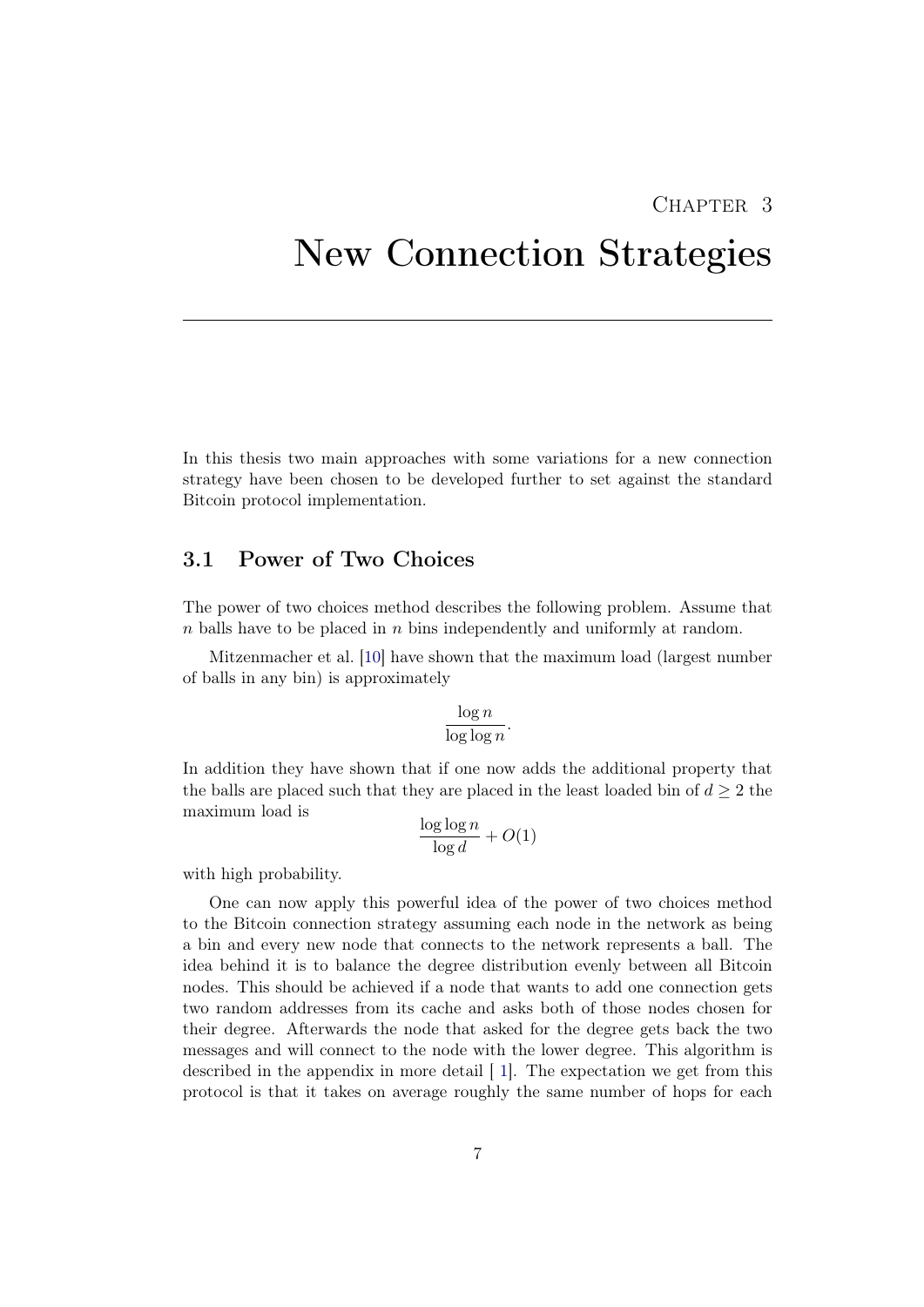#### 3. New Connection Strategies 8

node to reach all other nodes due to this degree balancing that we believe leads to a network where each node should be connected to the network equally well.

If one now adapts this powerful idea of the power of two choices method to the bitcoin connection strategy one comes to the following algorithm [ [1\]](#page-10-1).

Additionally, out of curiosity the algorithm was also slightly modified such that not the node with the minimum degree was chosen to be connected, but instead the node with the maximum degree gets selected as illustrated in algorithm  $\lceil 2 \rceil$ .

<span id="page-10-1"></span>

| Algorithm 1 Power of two Choices with the minimum number of nodes selected |                                                      |                                          |  |  |
|----------------------------------------------------------------------------|------------------------------------------------------|------------------------------------------|--|--|
|                                                                            | 1: procedure $P2CMIN(addrMan)$                       | $\triangleright$ addrMan has data        |  |  |
| 2:                                                                         | while own degree $< 8$ do                            |                                          |  |  |
| 3:                                                                         | choose addresses $A1$ and $A2$ u.a.r. from $addrMan$ |                                          |  |  |
| 4:                                                                         | ask $A1$ and $A2$ about their degrees $D1$ and $D2$  |                                          |  |  |
| 5:                                                                         | if $D1 > D2$ then                                    |                                          |  |  |
| 6:                                                                         | connect to $A2$                                      |                                          |  |  |
| 7:                                                                         | else                                                 |                                          |  |  |
| 8:                                                                         | connect to $A1$                                      |                                          |  |  |
| 9:                                                                         | return                                               | $\triangleright$ node is fully connected |  |  |

Algorithm 2 Power of two Choices with the maximum number of nodes selected

<span id="page-10-2"></span>

|    | 1: procedure $P2CMAX(addrMan)$                   | $\triangleright$ addrMan has data        |
|----|--------------------------------------------------|------------------------------------------|
| 2: | while own degree $< 8$ do                        |                                          |
| 3: | choose addresses A1 and A2 u.a.r. from $addrMan$ |                                          |
| 4: | ask A1 and A2 about their degrees $D1$ and $D2$  |                                          |
| 5: | if $D1 < D2$ then                                |                                          |
| 6: | connect to $A2$                                  |                                          |
| 7: | else                                             |                                          |
| 8: | connect to A1                                    |                                          |
| 9: | return                                           | $\triangleright$ node is fully connected |

## <span id="page-10-0"></span>3.2 IP Location Clustering

Propagation delays of messages that are being sent between a sender and a receiver correlate with the geographical location of the individual nodes [\[11\]](#page-34-11). Using the IP location information could therefore potentially help nodes that want to add a connection to minimize propagation delays. A single node could therefore spread information on average faster to nodes that are localized closer to itself and ideally minimize average path delays. Thus, Bitcoin nodes could be grouped into clusters of geographically nearby nodes. The property of a single cluster would be that it is able to spread information fast within its cluster because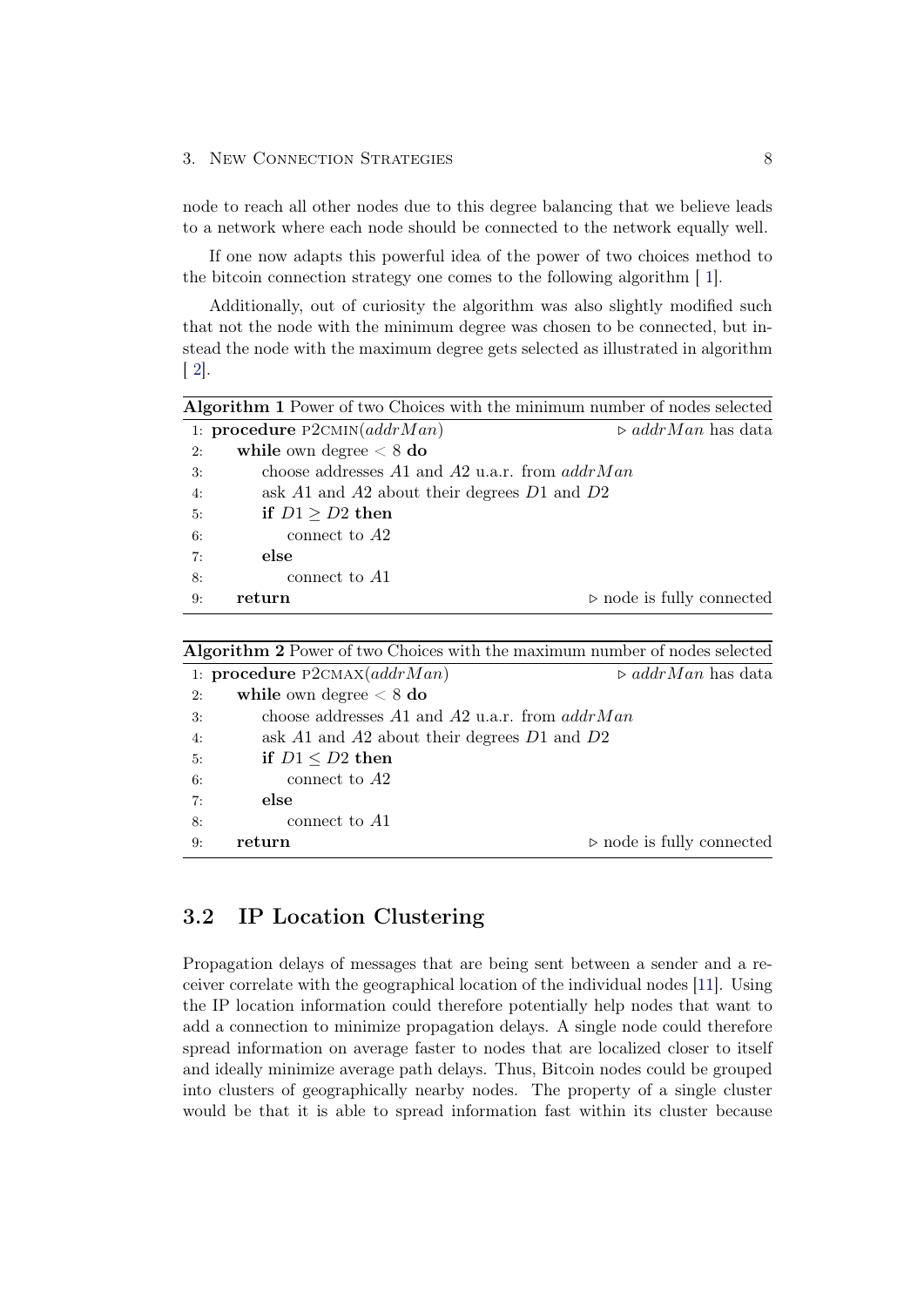#### 3. New CONNECTION STRATEGIES 9

of its geographical location but it takes more time to reach other clusters since they are (geographically) far away; therefore have on average a longer propagation delay. This would allow a node that wants to send information to all other nodes to firstly pass it to its own cluster. In its own cluster it would spread very quickly among all neighbours of the same cluster. Secondly, it would pass this information to other nodes that are located in different geographical clusters. It would take some time for this message to pass to the other clusters but as soon as they have been reached it will spread very quickly within the clusters further away. Thus, the longest hop (between two clusters) would be made at the beginning and the message could afterwards profit from low latencies expected within geographical clusters that are further away.

The practical implementation of this idea has been done as follows. We defined 6 clusters, namely Europe, South-America, North-America, Asia, Africa and Oceania. 6 clusters have been chosen to give each continent respectively geographical region a similar weight and accounting for fast connections that exist inside continents. Additionally, having 6 clusters leaves every node with 5 other clusters which is a reasonable number if the initial connections of a Bitcoin node is 8. Thus, two different approaches have been analyzed in more detail. Firstly, there is an approach where one chooses 3 nodes within the same cluster and 1 node from each other cluster as illustrated in algorithm [ [3\]](#page-11-0) with 8 initial connections for each node. Secondly, there is an approach where one chooses 8 nodes within the same cluster and 1 node to each other cluster as illustrated in algorithm [ [4\]](#page-12-0) with 13 initial connections for each node.

<span id="page-11-0"></span>

| Algorithm 3 3 local, 5 intercontinental |                                                            |                                          |  |  |
|-----------------------------------------|------------------------------------------------------------|------------------------------------------|--|--|
|                                         | 1: procedure GEOCONNECTION $(addrMan)$                     | $\triangleright$ addrMan has data        |  |  |
| 2:                                      | while own degree $< 8$ do                                  |                                          |  |  |
| 3:                                      | choose address $A1$ u.a.r. from $addrMan$                  |                                          |  |  |
| 4:                                      | look-up cluster $C1$ from $A1$                             |                                          |  |  |
| 5:                                      | <b>if</b> no connection exists to $C_1$ then               |                                          |  |  |
| 6:                                      | connect to A1                                              |                                          |  |  |
| 7:                                      | else if number of connections to own cluster $\leq 3$ then |                                          |  |  |
| 8:                                      | connect to A1                                              |                                          |  |  |
| 9:                                      | return                                                     | $\triangleright$ node is fully connected |  |  |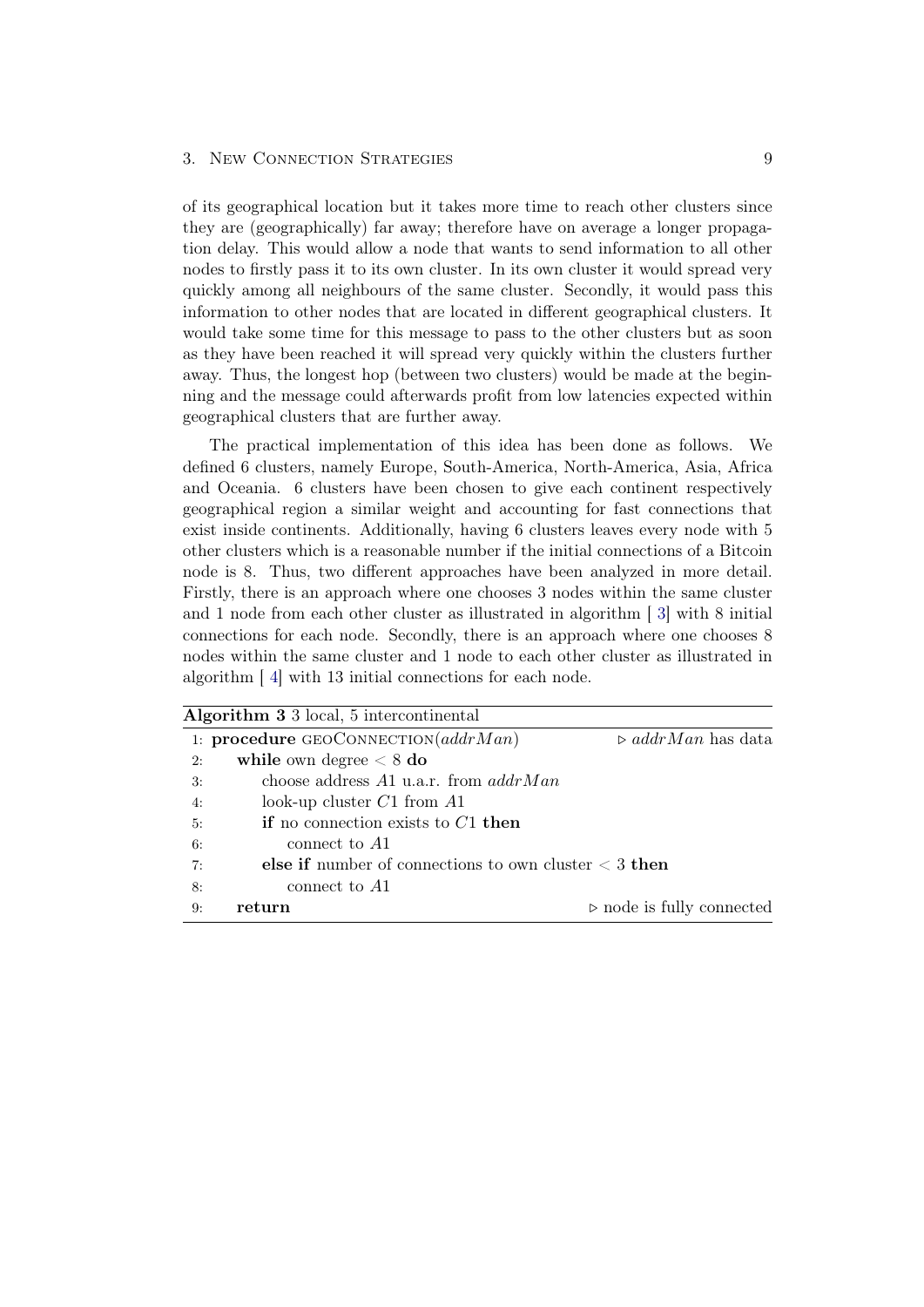Algorithm 4 8 local, 5 intercontinental

<span id="page-12-0"></span>

|    | 1: procedure GEOCONNECTION $(addrMan)$                    | $\triangleright$ addrMan has data        |
|----|-----------------------------------------------------------|------------------------------------------|
| 2: | while own degree $< 13$ do                                |                                          |
| 3: | choose address $A1$ u.a.r. from $addrMan$                 |                                          |
| 4: | look-up cluster $C1$ from $A1$                            |                                          |
| 5: | if no connection exists to $C1$ then                      |                                          |
| 6: | connect to A1                                             |                                          |
| 7: | else if number of connections to own cluster $\lt 8$ then |                                          |
| 8: | connect to A1                                             |                                          |
| 9: | return                                                    | $\triangleright$ node is fully connected |
|    |                                                           |                                          |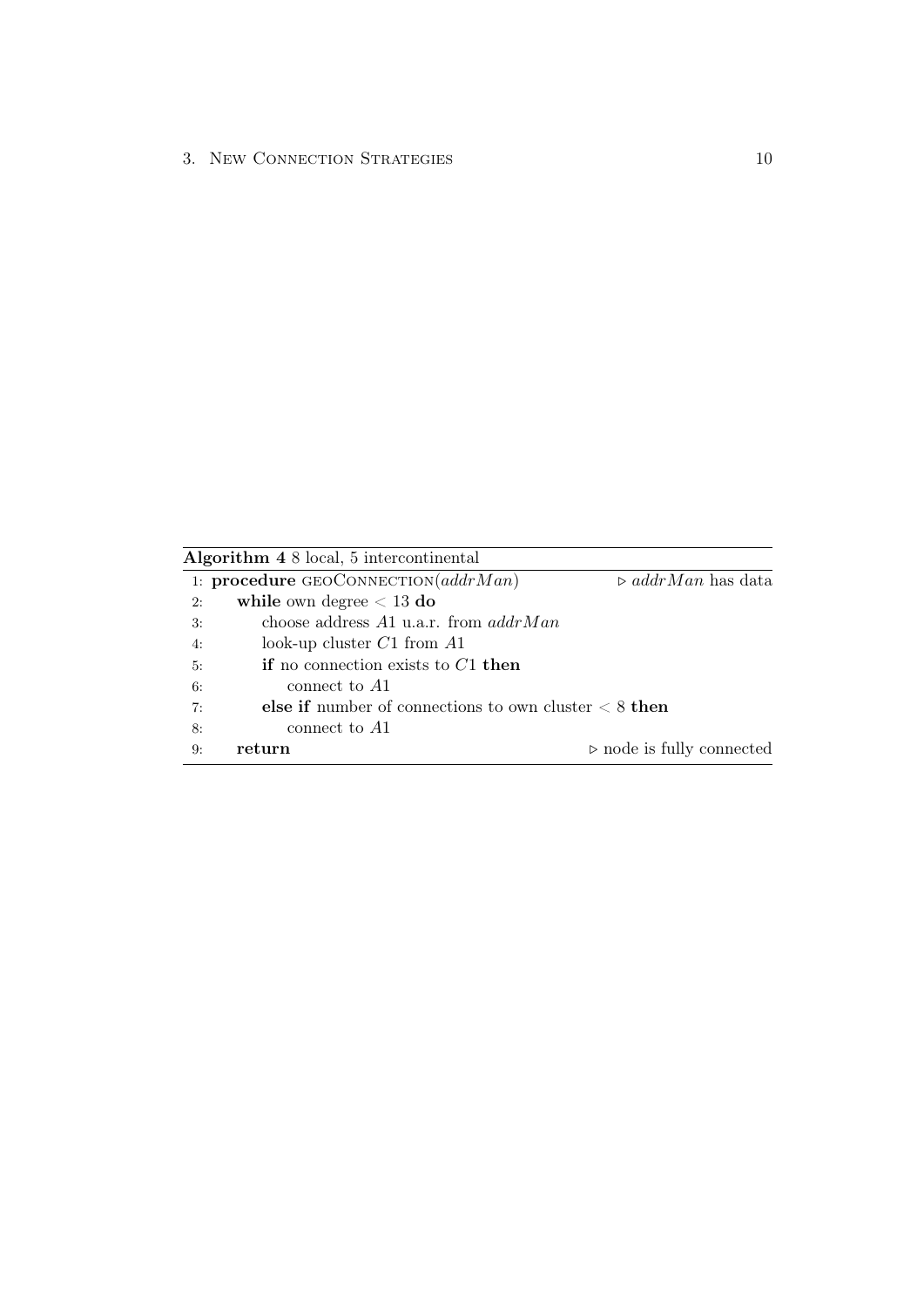# $CHAPTER$  4 Results

### <span id="page-13-1"></span><span id="page-13-0"></span>4.1 Standard Bitcoin Implementation

The results of the standard Bitcoin implementation simulation are shown in Figures  $[4.1, 4.2, 4.3]$  $[4.1, 4.2, 4.3]$  $[4.1, 4.2, 4.3]$  $[4.1, 4.2, 4.3]$  $[4.1, 4.2, 4.3]$  $[4.1, 4.2, 4.3]$ . We observe in Figure  $[4.1]$  $[4.1]$  that the number of average hops peaks at 4 hops and indicates a Gaussian distribution. Looking at the degree distribution of Figure [ [4.2\]](#page-14-1) the number of nodes of a particular degree starts at the minimum initial degree number of 8 and peaks at 16 edges (double the initial degree distribution) and decays exponentially afterwards. Since the maximum number of degree is 41 we conclude that there are no rough nodes that try to connect to as many nodes as possible. Regarding shortest paths between any two nodes within the network as in Figure [ [4.3\]](#page-15-0) most of the time it takes 4 hops from one node to any other node. Slightly more nodes can be reached with 3 hops than with 5 hops. Additionally, one usually needs 3, 4 or 5 hops to reach any other node in the network with comparable few pairs that can be reached quicker or that take longer.

## <span id="page-13-2"></span>4.2 Influence of Initial Connections

In this subsection we present and analyze the simulation results of varying the number of the initial connections, illustrated in Figures [[4.4,](#page-15-1) [4.5\]](#page-16-2). In the standard Bitcoin protocol these initial connections are set to 8 for all nodes. For performance reason this simulation was only done with 3000 nodes. It illustrates clearly that if one increases the number of initial connections the average shortest path increases quite a bit. However, for 3000 nodes at approximately 48 initial connections and more there is a flattening of the curve at an average hop at around 2.5. Simulation shows that the average shortest path between any node can hardly go below that limit with a "reasonable" number of initial connections.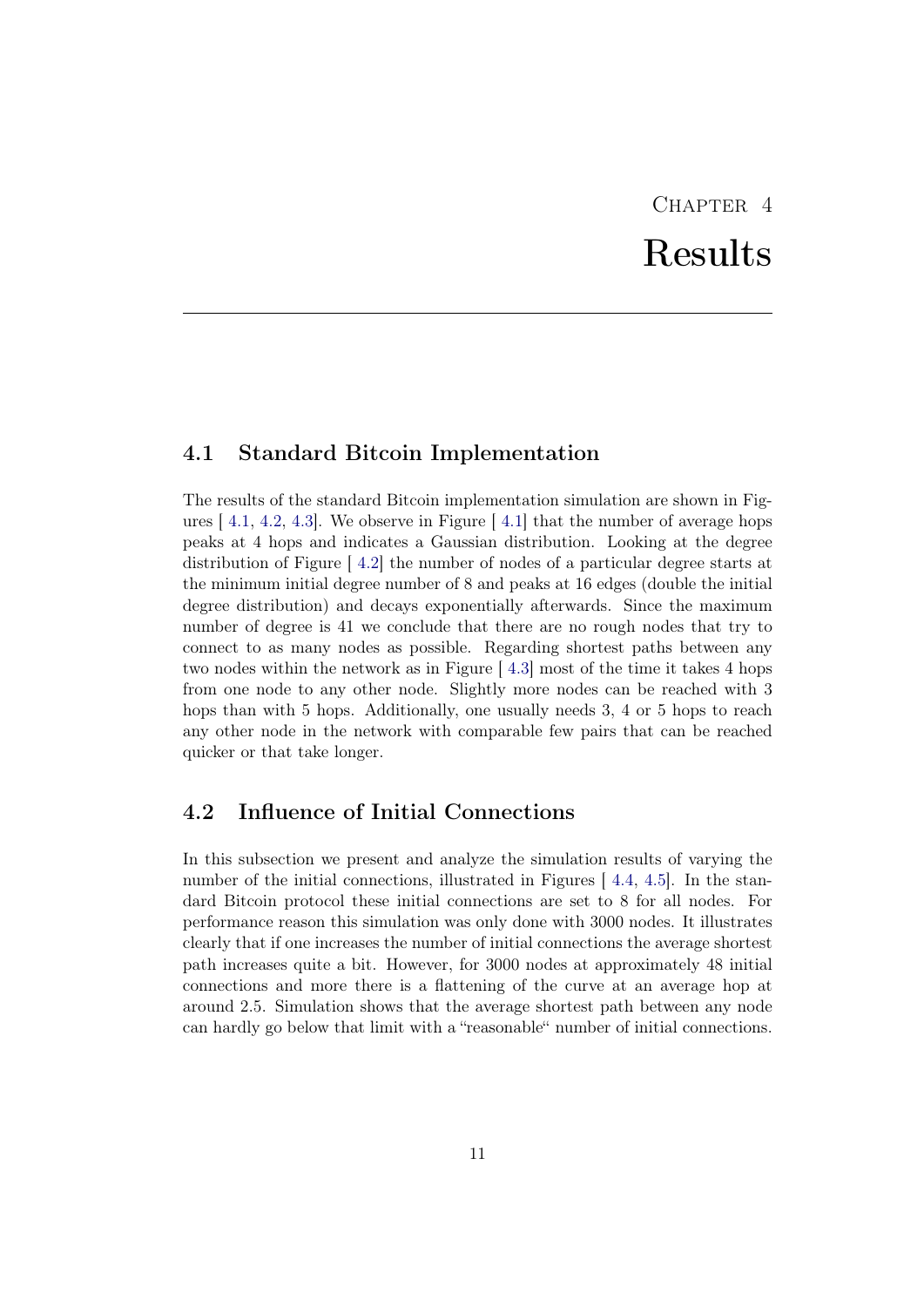

Figure 4.1: The average path distance from one node to any other nodes using the standard Bitcoin implementation.

<span id="page-14-0"></span>

<span id="page-14-1"></span>Figure 4.2: The degree distribution from the standard Bitcoin implementation.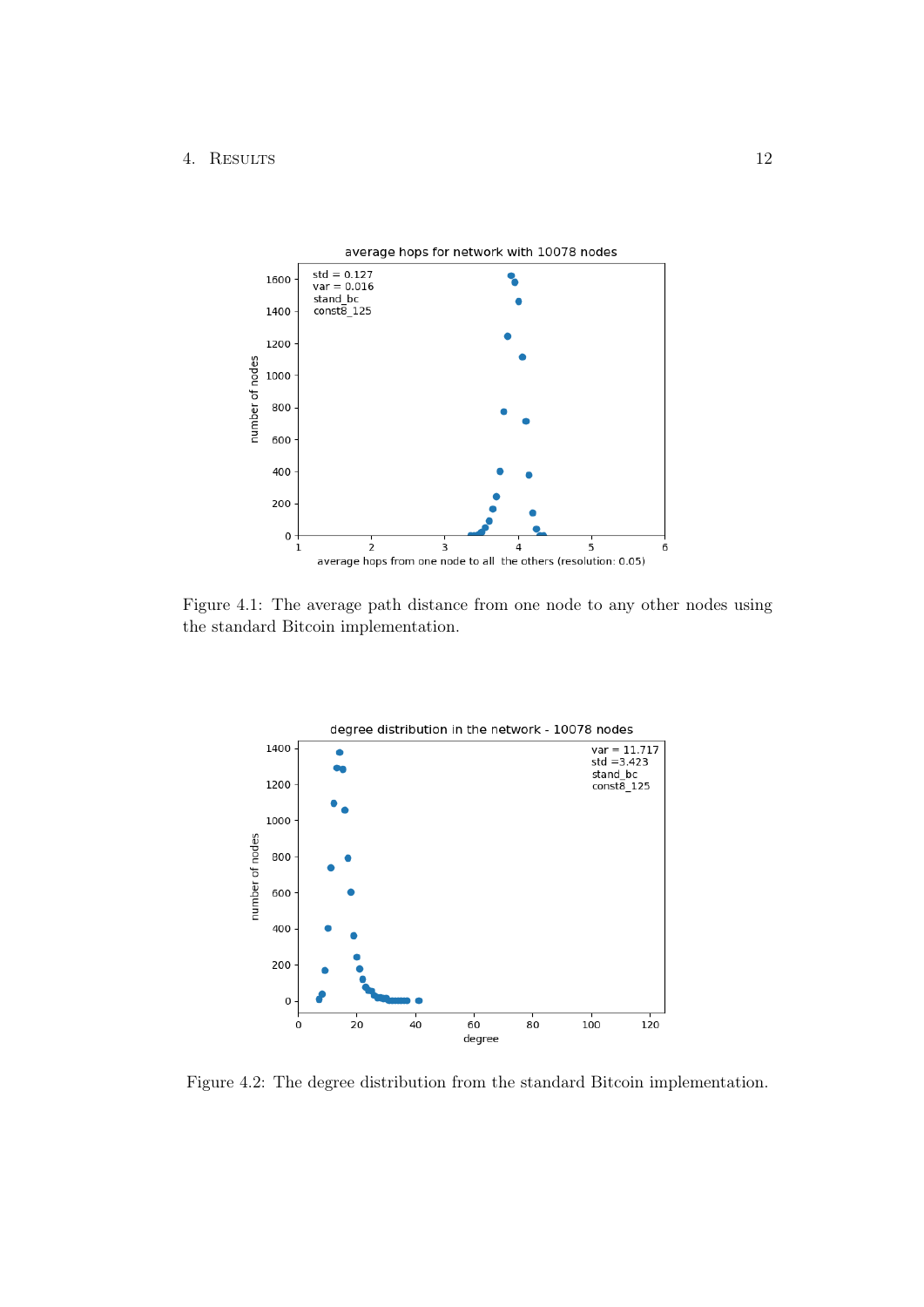

Figure 4.3: The shortest paths between any two nodes from the standard Bitcoin implementation.

<span id="page-15-0"></span>

<span id="page-15-1"></span>Figure 4.4: Average of shortest paths between any node using different initial connections in each round of simulation using 3000 nodes.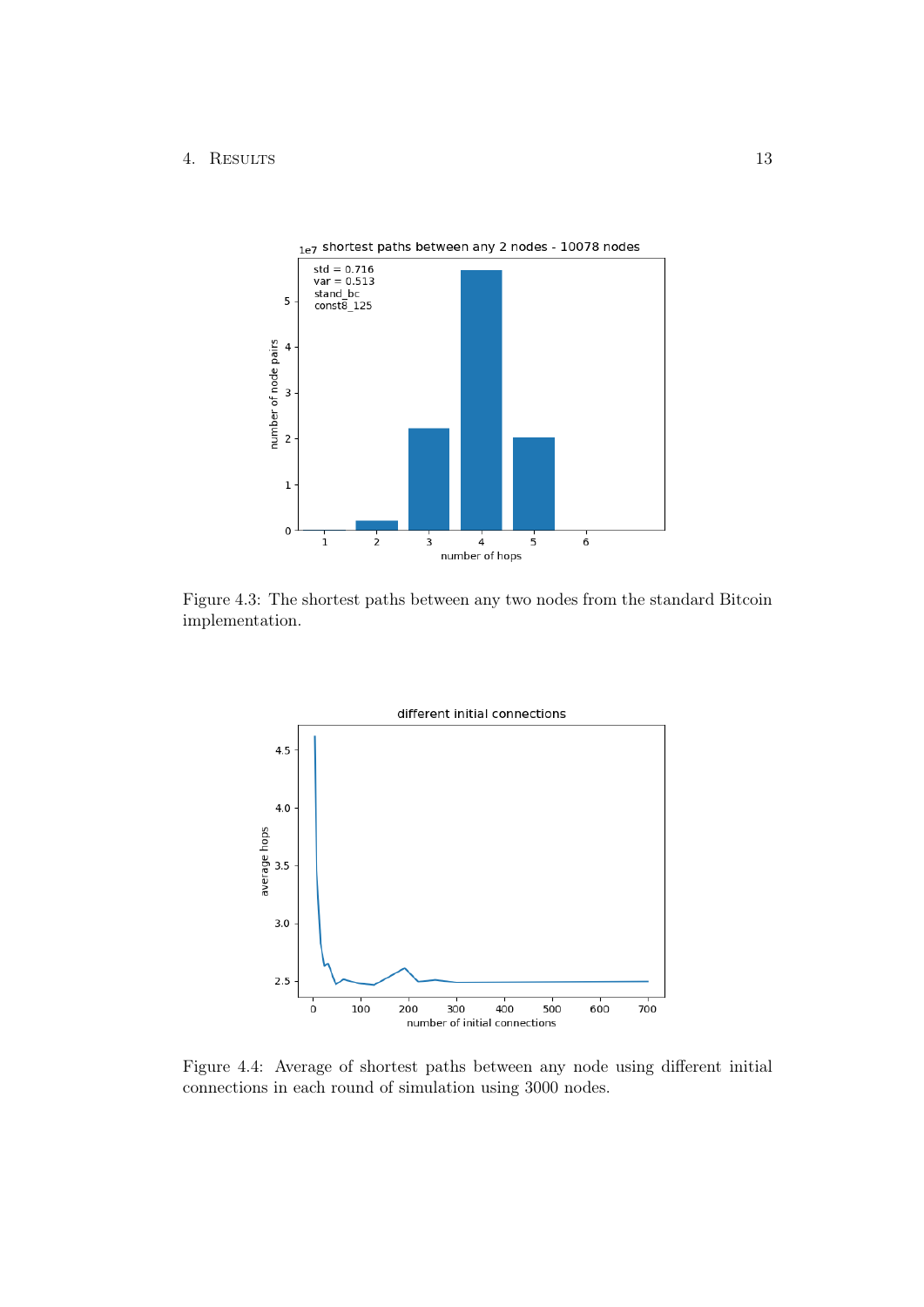

<span id="page-16-2"></span>Figure 4.5: Average of shortest paths between any node using different initial connections in each round of simulation using 3000 nodes. (zoom of [ [4.4\]](#page-15-1))

#### <span id="page-16-0"></span>4.2.1 13 initial connections

In this subsection we present the simulation results of having replaced the initial 8 connections with 13, illustrated in Figures [ [4.6,](#page-17-0) [4.7,](#page-17-1) [4.8\]](#page-18-1). Looking at the average hops in Figure [[4.6\]](#page-17-0) the peak, the standard deviation and the variance decrease compared to the standard Bitcoin implementation in Figure [ [4.1\]](#page-14-0). The nodes inside the network have now much higher degree as illustrated in Figure [ [4.7\]](#page-17-1) and thus there are more edges within the network. Additionally, the shortest paths between any two nodes as illustrated in Figure [ [4.8\]](#page-18-1) decreases as well compared to the standard Bitcoin implementation in Figure [ [4.3\]](#page-15-0) and now peaks at 3 hops. However, there are still many node pairs that are only reachable by 4 hops.

#### <span id="page-16-1"></span>4.2.2 Corrupt nodes

In this subsection we present the results if  $1\%$  of the nodes are "corrupt" and connect to many more nodes than those initial 8 connections, illustrated in Figures [ [4.9,](#page-19-0) [4.10,](#page-19-1) [4.11\]](#page-20-0). The peak of the average hops between one node and all other nodes in Figure [ [4.9\]](#page-19-0) decreases compared to the standard Bitcoin implementation in Figure [ [4.1\]](#page-14-0). However, the variance and standard deviation increase. The behaviour of the corrupt nodes can also be seen very nicely in the degree plot in Figure [ [4.10\]](#page-19-1) where some nodes have very high degrees. Some of them connect to over 10% of the whole network. These corrupt nodes seems to decrease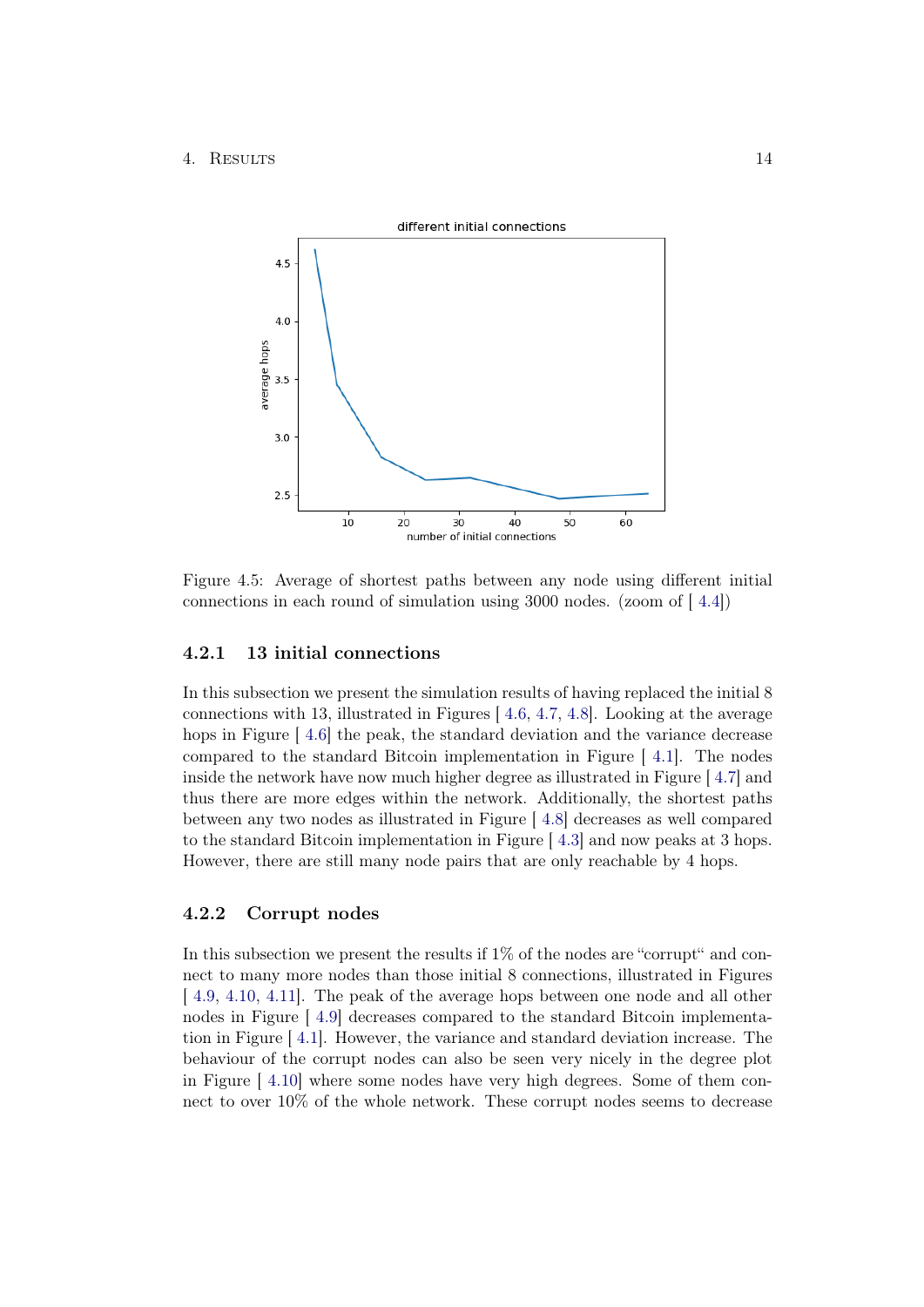

Figure 4.6: Average hops from one node to all other nodes using the standard Bitcoin implementation with 13 initial connections.

<span id="page-17-0"></span>

<span id="page-17-1"></span>Figure 4.7: Degree distribution using the standard Bitcoin implementation with 13 initial connections.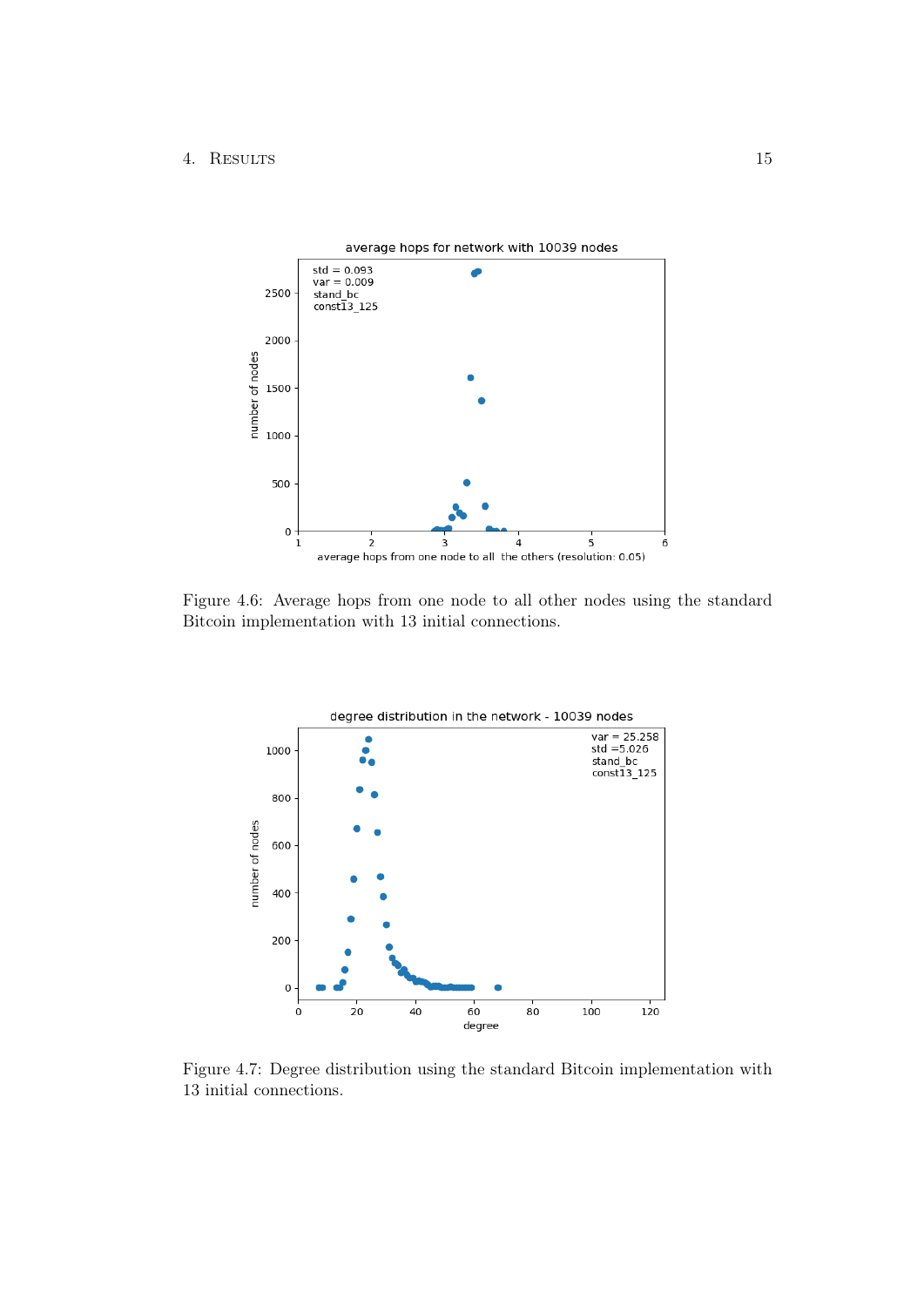

<span id="page-18-1"></span>Figure 4.8: Shortest paths between any two nodes using the standard Bitcoin implementation with 13 initial connections.

the number of shortest paths in Figure [ [4.11\]](#page-20-0) and the number of shortest paths peaks at 3 hops but many nodes can be reached by just 2 hops. The 4 hops that represented the peak in the standard Bitcoin implementation [ [4.3\]](#page-15-0) don't play such a big role anymore if 1% of the nodes act as corrupt nodes.

## <span id="page-18-0"></span>4.3 Power of Two Choices

The power of two choices minimum implementation results in a slightly higher peak (4.125 hops) in the average path distance as illustrated in Figure [ [4.12\]](#page-20-1) compared to the standard Bitcoin implementation in Figure [ [4.1\]](#page-14-0). The power of two choices also has a smaller standard deviation and variance as the standard Bitcoin implementation. Looking at the same plot using the power of two choices maximum algorithm as illustrated in Figure [ [4.13\]](#page-21-1) a smaller peak (3.75 hops) can be noticed compared to the power of two choices minimum algorithm and the standard Bitcoin implementation. However, the standard deviation and variance is bigger for the power of two choices maximum algorithm than the two other implementations.

Looking at the degree distribution of the power of two choices minimum algorithm in Figure [ [4.14\]](#page-22-0) and the degree distribution of the power of two choices maximum algorithm in Figure [ [4.15\]](#page-22-1) there is a clear difference. In the power of two choices minimum algorithm most of the nodes have similar numbers of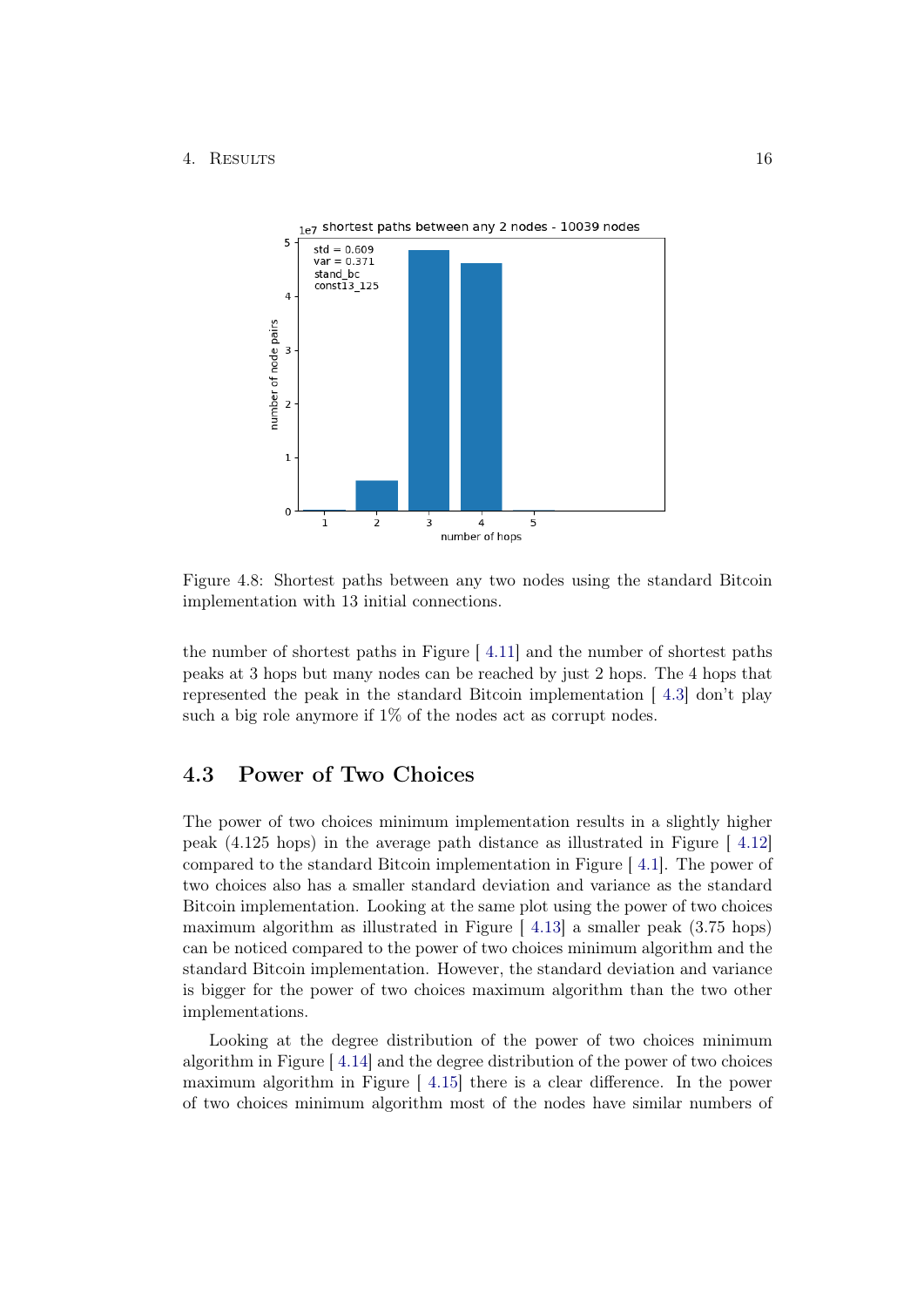

Figure 4.9: Average hops from one node to all other nodes using the standard Bitcoin implementation with 1% of the nodes trying to connect to as many other nodes as possible.

<span id="page-19-0"></span>

<span id="page-19-1"></span>Figure 4.10: Degree distribution using the standard Bitcoin implementation with 1% of the nodes trying to connect to as many other nodes as possible.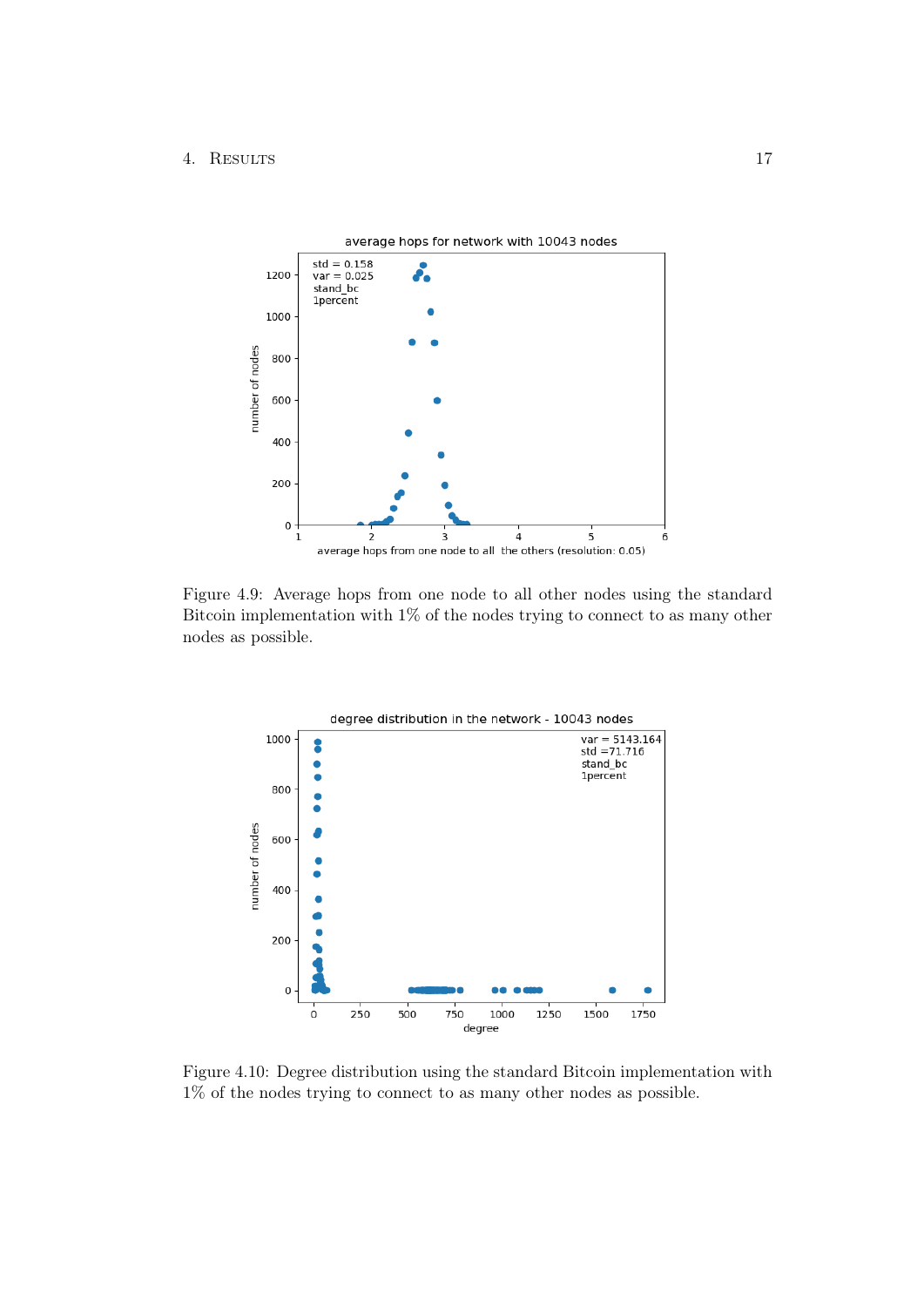

Figure 4.11: Shortest paths between any two nodes using the standard Bitcoin implementation with 1% of the nodes trying to connect to as many other nodes as possible.

<span id="page-20-0"></span>

<span id="page-20-1"></span>Figure 4.12: The average path distance from one node to any other nodes using the power of two choices minimum approach described in algorithm [ [1\]](#page-10-1).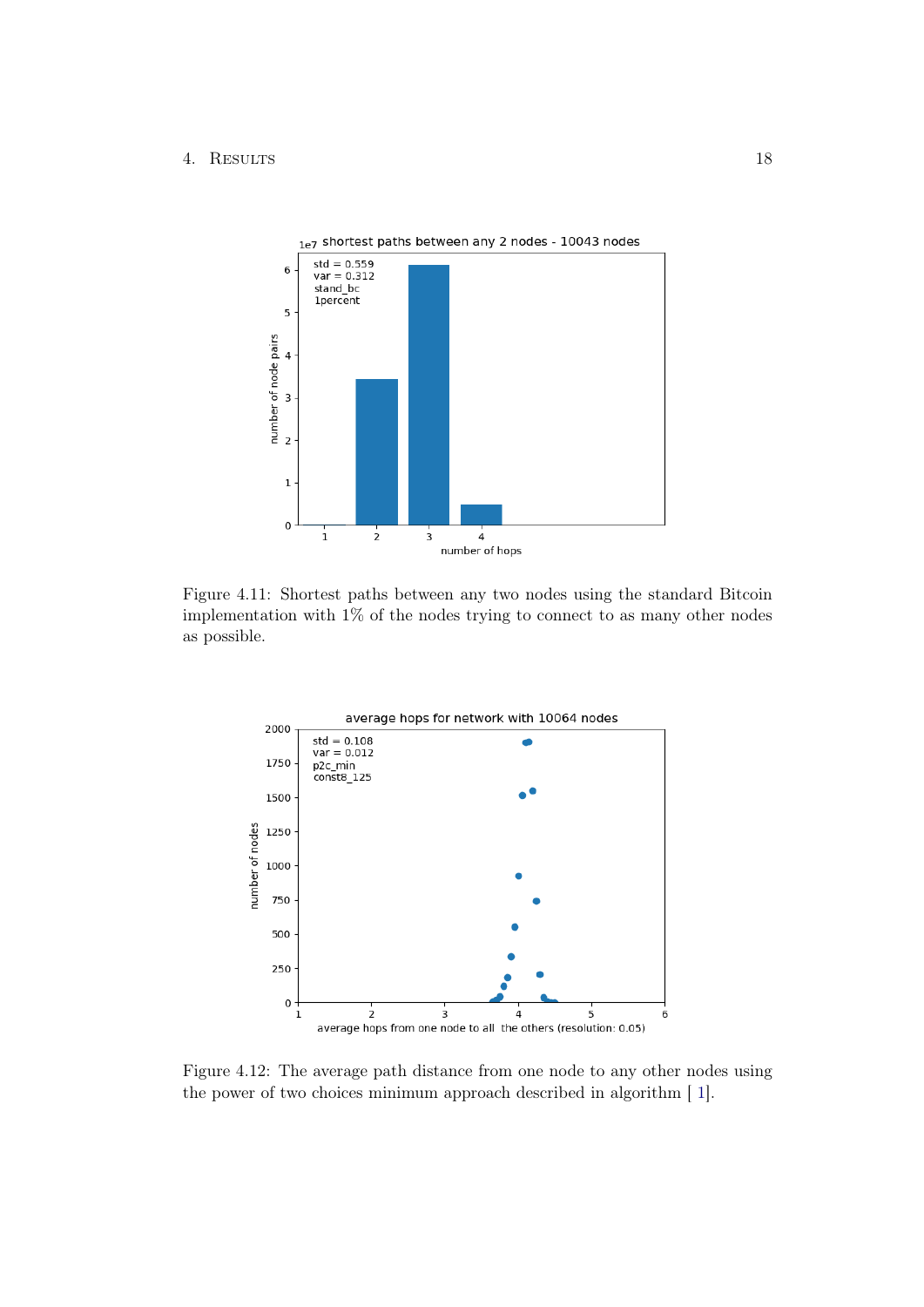

<span id="page-21-1"></span>Figure 4.13: The average path distance from one node to any other nodes using the power of two choices maximum approach described in algorithm [ [2\]](#page-10-2).

degree. The degree numbers are even closer together than in the standard Bitcoin implementation [ [4.2\]](#page-14-1). However, in the power of two choices maximum algorithm the degrees are more widely spread over a greater distance. There are nodes with over 60 connections and some have only 8.

The shortest paths between any two nodes using the power of two choices minimum algorithm as shown in Figure  $[4.16]$  $[4.16]$  leads to a result where most node pairs have a distance of 4 hops as in the standard Bitcoin implementation, illustrated in Figure [ [4.3\]](#page-15-0). However, there are more pairs that have a distance of 5 hops than in the standard Bitcoin implementation. Looking at the shortest paths between any two nodes using the power of two choices maximum algorithm as illustrated in Figure [ [4.17\]](#page-23-1) leads to a result where most pairs take 4 hops to be reached. There are also many node pairs that can be reached in 3 hops. The 5 hops connections are fewer than in the power of two choices minimum algorithm.

### <span id="page-21-0"></span>4.4 IP Location Clustering

If very strict boundaries are set for the propagation delays between two different clusters and within a single cluster the impact of local and inter-cluster connections can be illustrated best. (Using 10ms as a propagation delay within the same cluster and 300ms as a propagation delay between two different clusters.) In Figures [ [4.18,](#page-24-0) [4.19\]](#page-25-0) most nodes within the same cluster are reachable within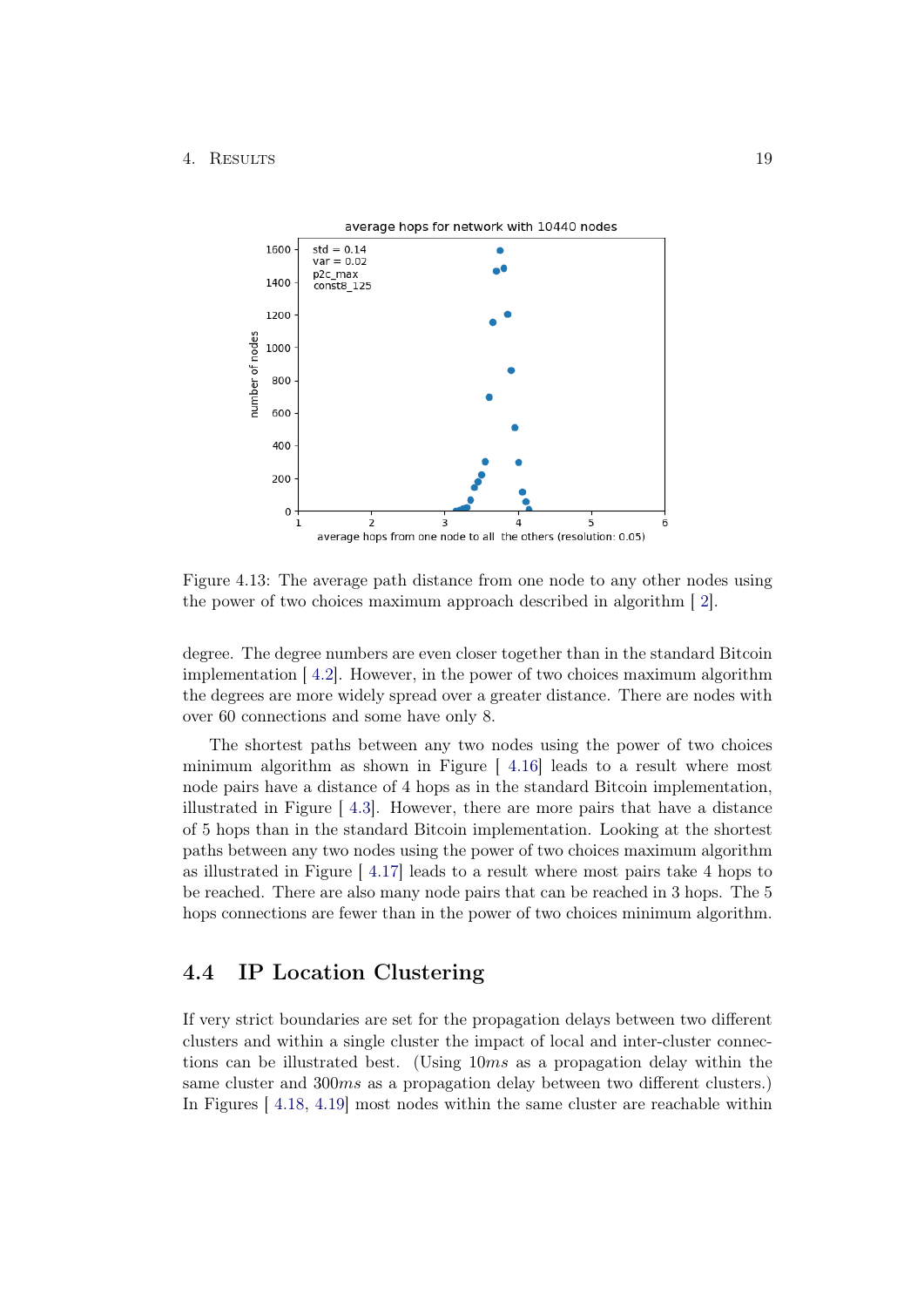

Figure 4.14: The degree distribution using the power of two choices minimum approach described in algorithm [ [1\]](#page-10-1).

<span id="page-22-0"></span>

<span id="page-22-1"></span>Figure 4.15: The degree distribution using the power of two choices maximum approach described in algorithm [ [2\]](#page-10-2).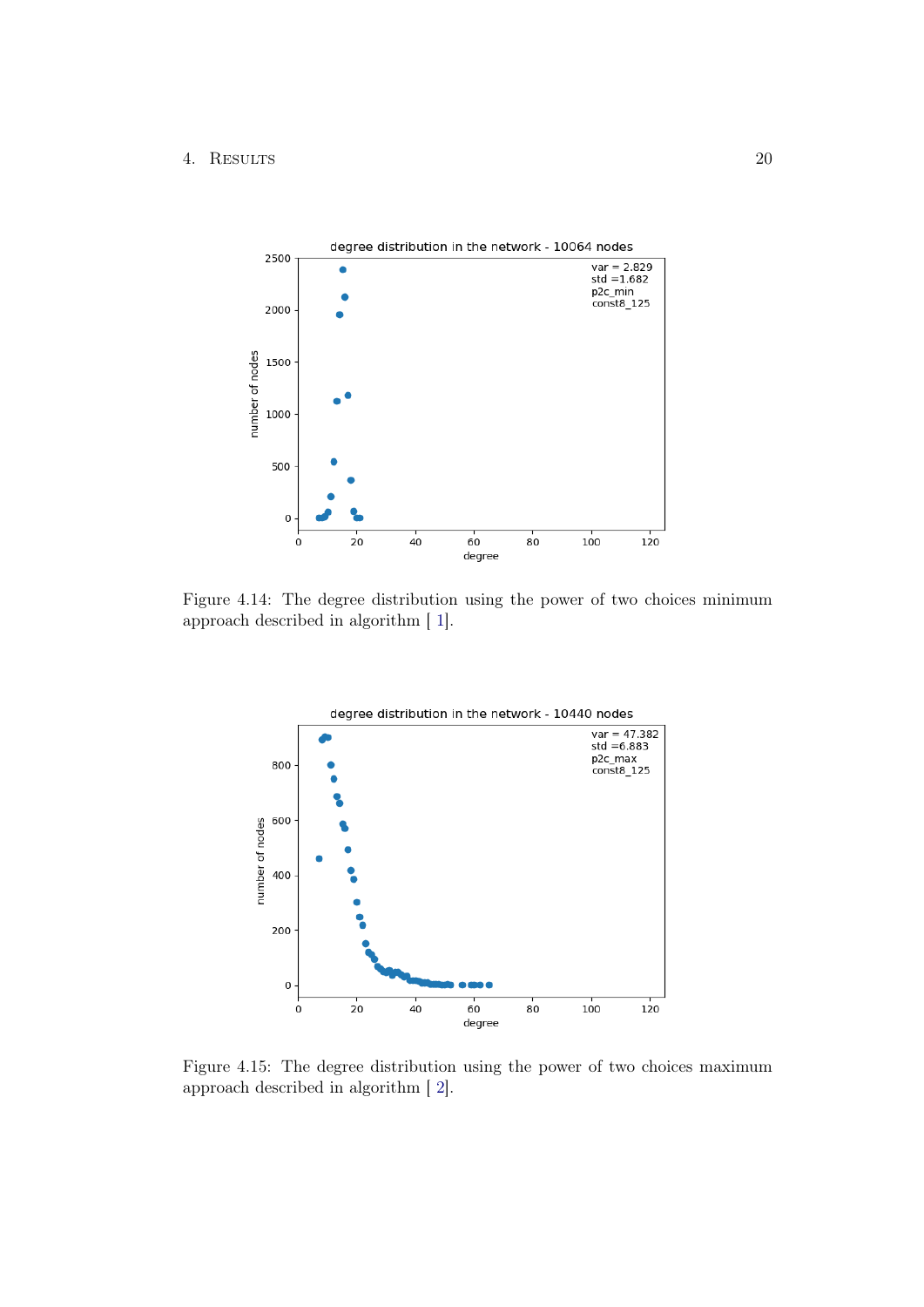

Figure 4.16: The shortest paths between any two nodes using the power of two choices minimum approach described in algorithm [ [1\]](#page-10-1).

<span id="page-23-0"></span>

<span id="page-23-1"></span>Figure 4.17: The shortest paths between any two nodes using the power of two choices maximum approach described in algorithm [ [2\]](#page-10-2).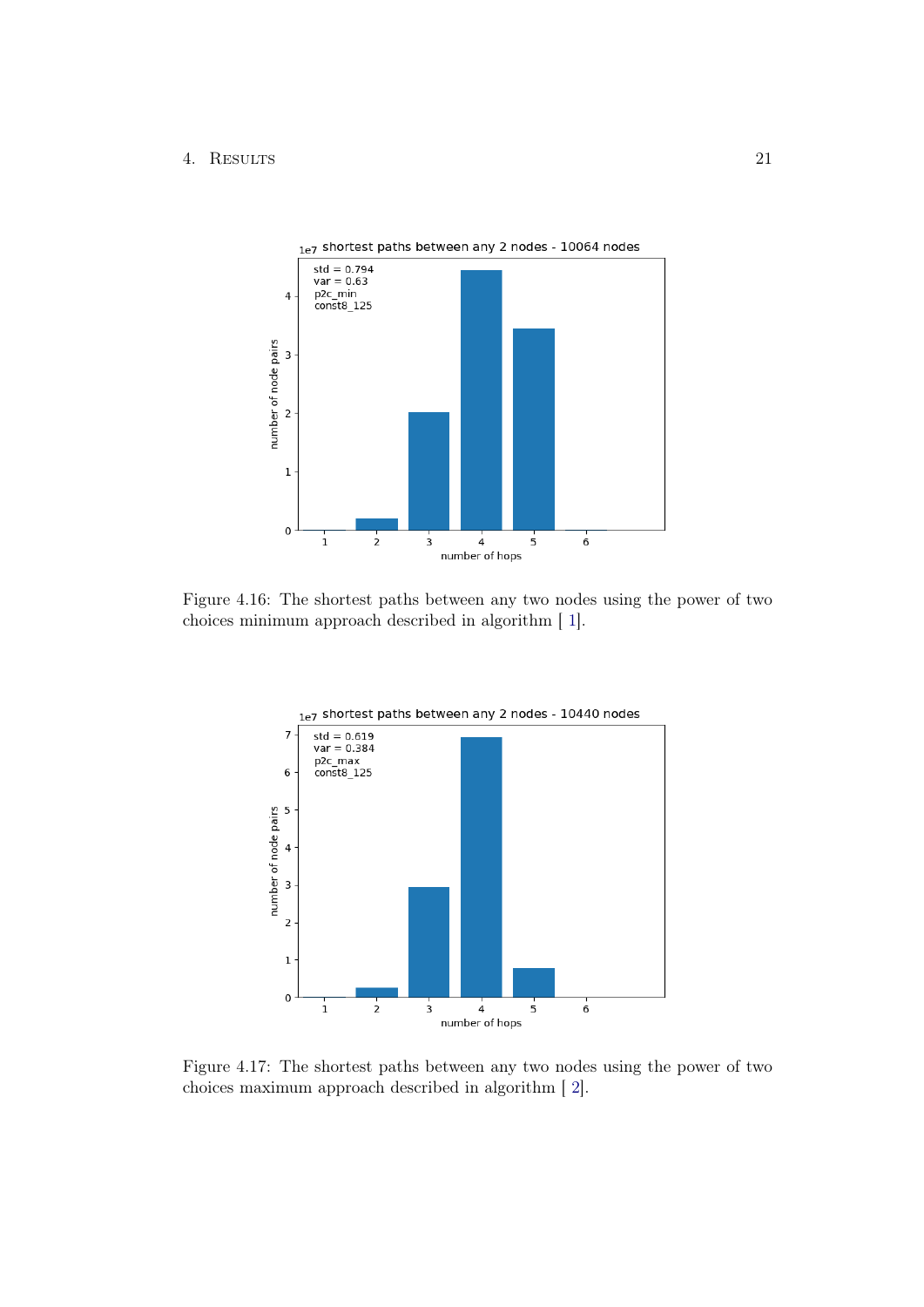

<span id="page-24-0"></span>Figure 4.18: Shortest paths propagation delay for any node pair with constant propagation delays within the same cluster of 10ms and between two different clusters of 300ms. Clustering as in [ [3\]](#page-11-0).

the first 90ms (3 hops inside the own cluster). Most nodes that are located in a different cluster are reachable after 320ms (first hop to other cluster and 3 to 4 hops within that cluster or first hop within the same cluster, second hop to other cluster and 3 hops within that other cluster).

Using more realistic values instead of these constant thresholds, a more realistic real world scenario can be simulated. For the propagation delays between different clusters the values in table [ [4.1\]](#page-25-1) have been used as means in a normal distribution with a  $\sigma = 10$ ms. The propagation delays within the same cluster have been modeled as a normal distribution of  $\mu = 30$ ms and  $\sigma = 9$ ms. These propagation delays are approximated using measurements from wondernetwork [\[12\]](#page-34-12). The results of that simulation are illustrated in Figures [ [4.20,](#page-26-0) [4.21\]](#page-26-1). Both of the plots look Gaussian too but there is a "bump" at 350ms just before it peaks at  $400ms$ . Additionally, both Figures  $(4.20, 4.21]$  $(4.20, 4.21]$  $(4.20, 4.21]$  $(4.20, 4.21]$  tend to have the same behaviour for using a geographical clustering or not using one at all.

In Figure [ [4.22,](#page-27-0) [4.23\]](#page-27-1) the average propagation delay from one node to all its other nodes is illustrated. The use of more realistic propagation delays leads to a distribution that could be approximated by a normal distribution. There is a "bump" around 400ms until there is another cut-off shortly before 450ms. However, the use of a geographical clustering versus no geographical mapping does not have a big impact on the average propagation delay.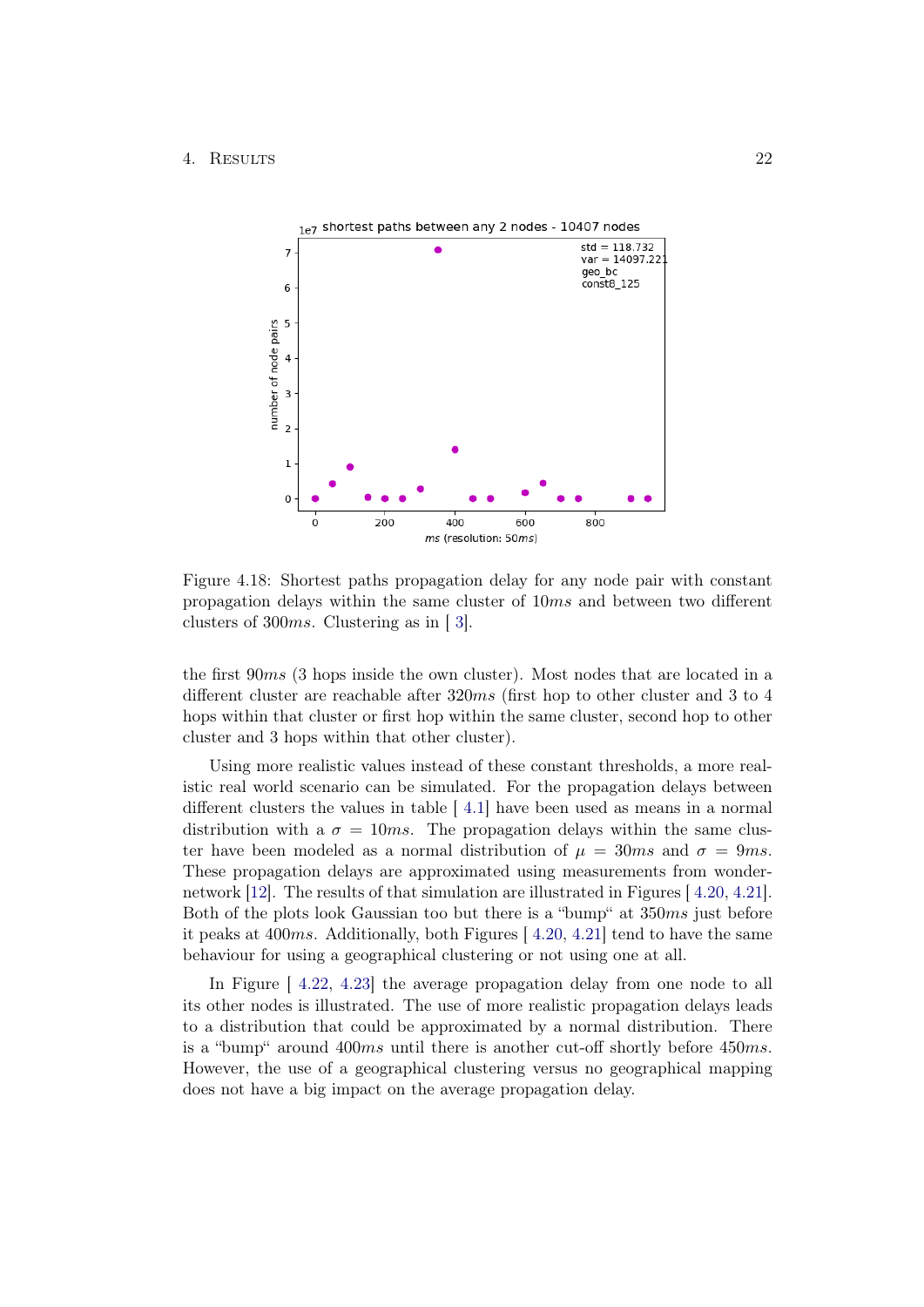

<span id="page-25-0"></span>Figure 4.19: Shortest paths propagation delay for any node pair with constant propagation delays within the same cluster of 10ms and between two different clusters of 300ms. No Clustering.

| cities        | Cape Town | San Francisco | Sao Paulo | Sydney | Tokyo | Zurich |
|---------------|-----------|---------------|-----------|--------|-------|--------|
| Cape Town     |           | 298ms         | 341ms     | 420ms  | 377ms | 161ms  |
| San Francisco | 298ms     |               | 171ms     | 155ms  | 109ms | 176ms  |
| Sao Paulo     | 341ms     | 172ms         |           | 367ms  | 269ms | 234ms  |
| Sydney        | 420ms     | 155ms         | 367ms     |        | 115ms | 306ms  |
| Tokyo         | 377ms     | 109ms         | 269ms     | 114ms  |       | 282ms  |
| Zurich        | 161ms     | 176ms         | 236ms     | 306ms  | 281ms |        |

<span id="page-25-1"></span>Table 4.1: This table represents the propagation delays between two cities (which were used as reference cities for their continent) and has been measured by wondernetwork [\[12\]](#page-34-12).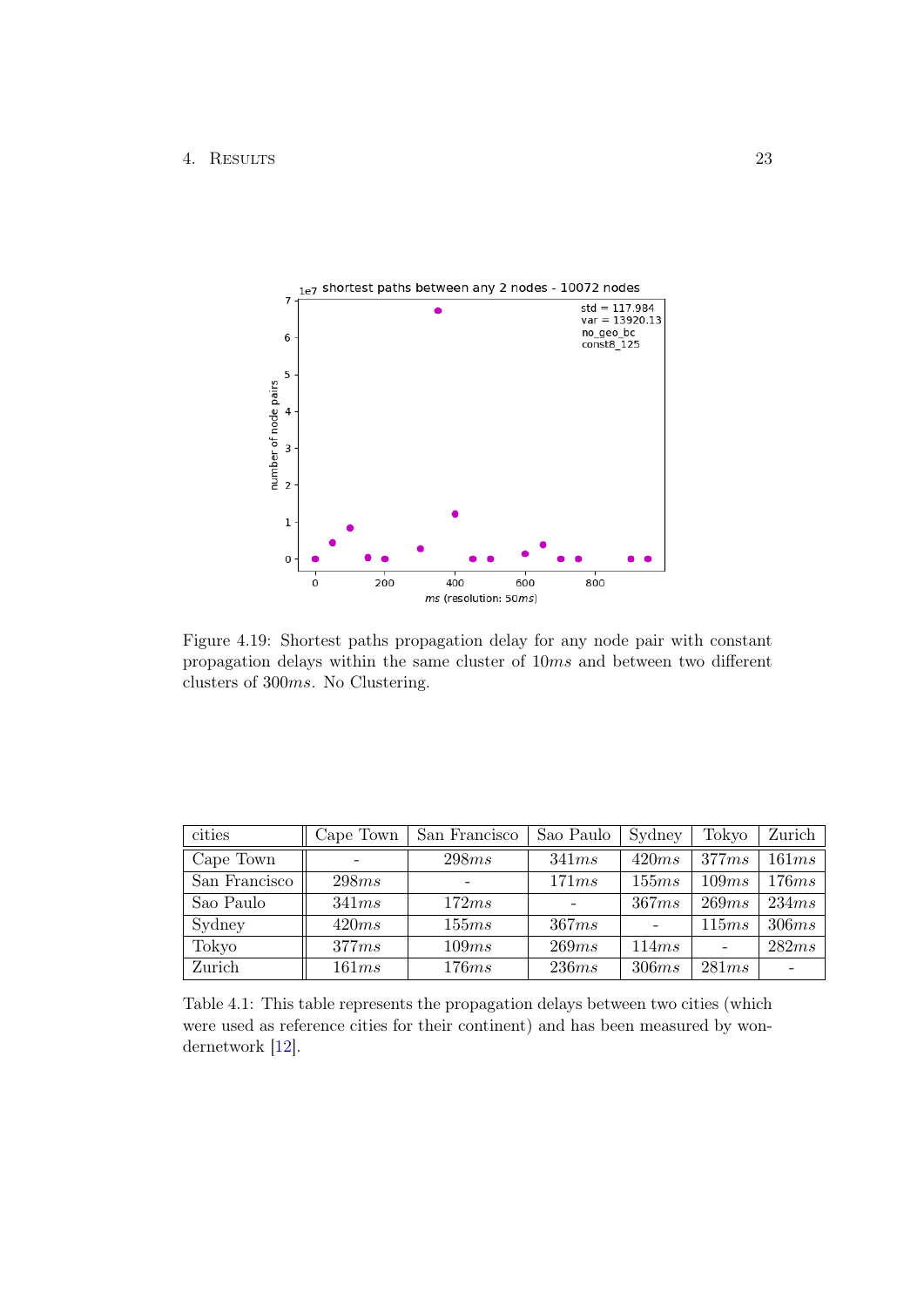

Figure 4.20: Propagation delay between any two nodes with propagation delays from a normal distribution. Clustering as in [ [3\]](#page-11-0).

<span id="page-26-0"></span>

<span id="page-26-1"></span>Figure 4.21: Propagation delay between any two nodes with propagation delays from a normal distribution. No clustering.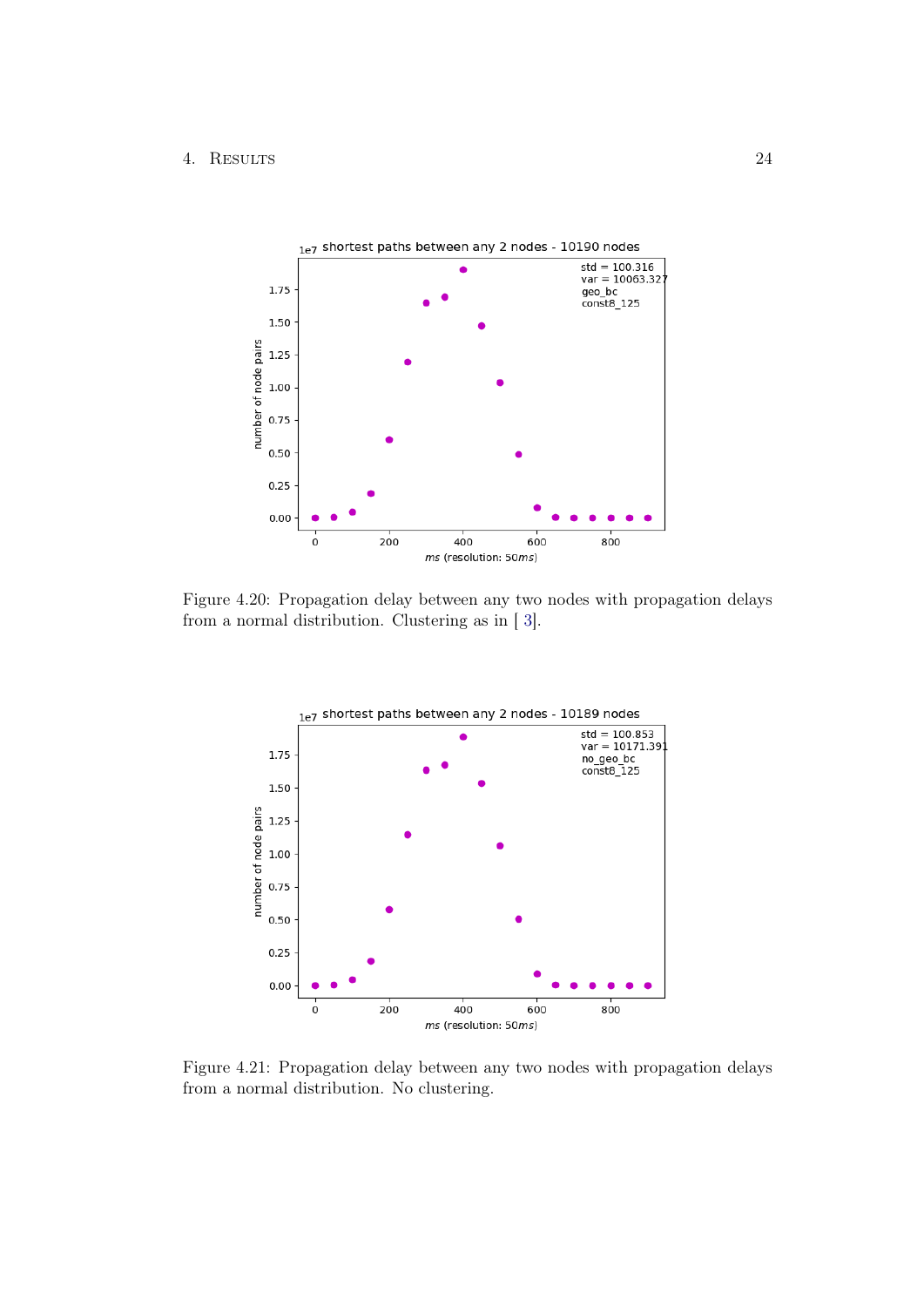

Figure 4.22: Average propagation delay for any node with propagation delays from a normal distribution. Clustering as in [ [3\]](#page-11-0).

<span id="page-27-0"></span>

<span id="page-27-1"></span>Figure 4.23: Average propagation delay for any node with propagation delays from a normal distribution. No clustering.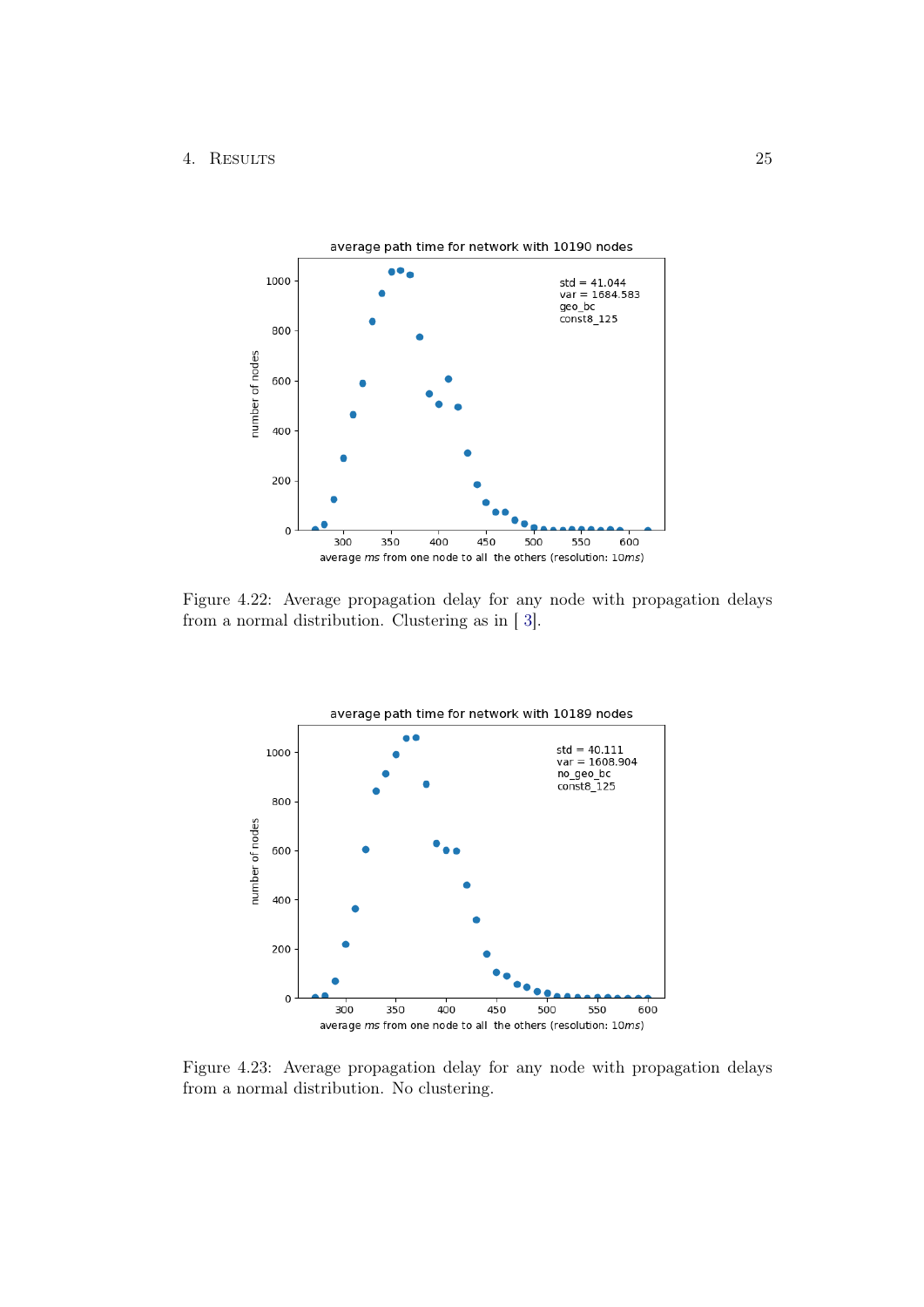

<span id="page-28-0"></span>Figure 4.24: Shortest path propagation delay for all node pairs with propagation delays from a normal distribution. Clustering as in [ [4\]](#page-12-0).

A third analysis of the IP clustering looks at what happens if one takes an algorithm with 8 connections inside the same cluster and 5 connections to other clusters. As illustrated in Figures [ [4.24,](#page-28-0) [4.25\]](#page-29-0) this leads to a faster gossiping of information between nodes compared to the Figures [ [4.20,](#page-26-0) [4.21\]](#page-26-1). However, the difference between the use of the standard Bitcoin implementation and the implementation with the geographical clustering is minor. In both of them one sees a distribution with two peaks (at 250ms and at 350ms).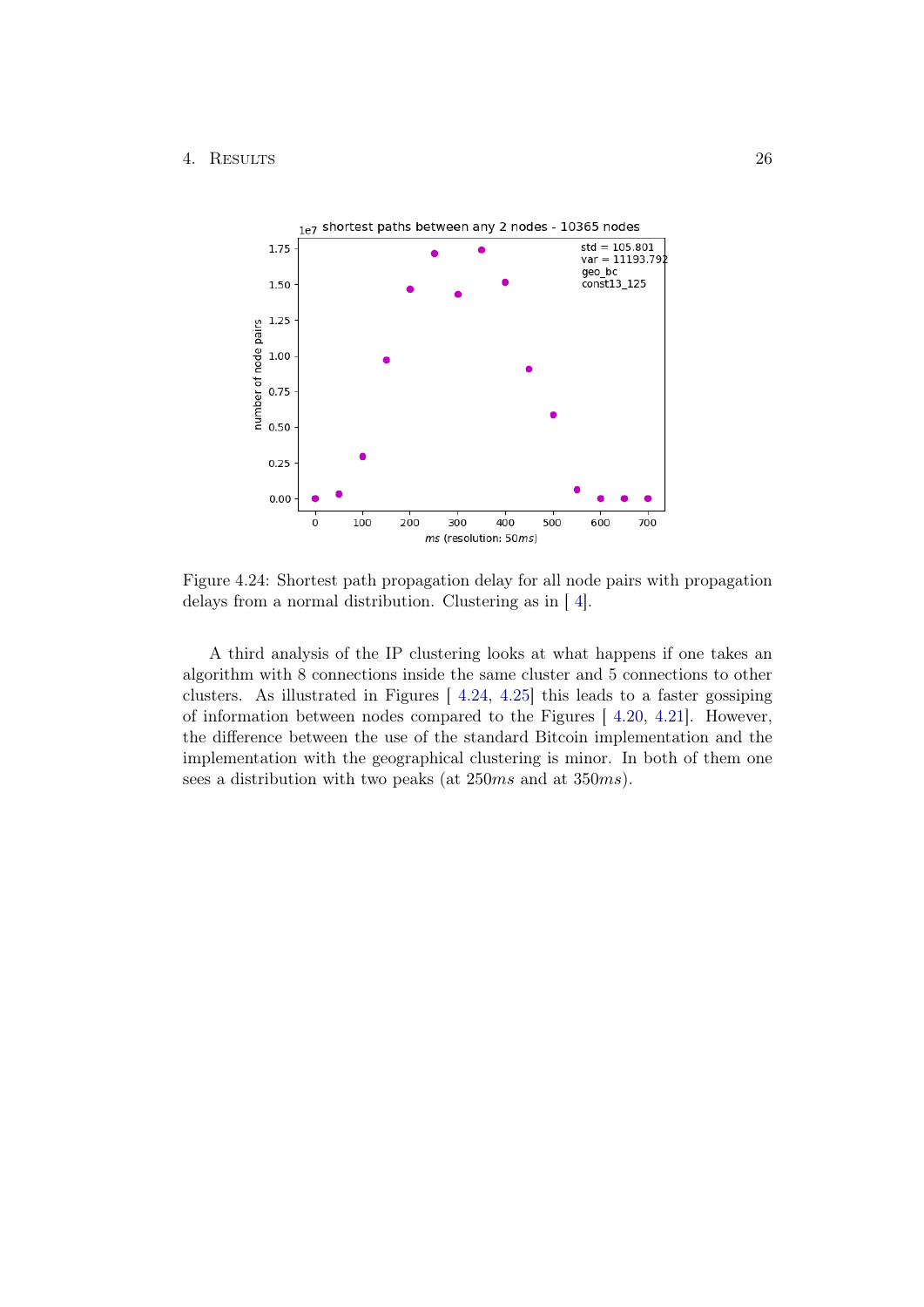

<span id="page-29-0"></span>Figure 4.25: Shortest path propagation delay for all node pairs with propagation delays from a normal distribution. No clustering.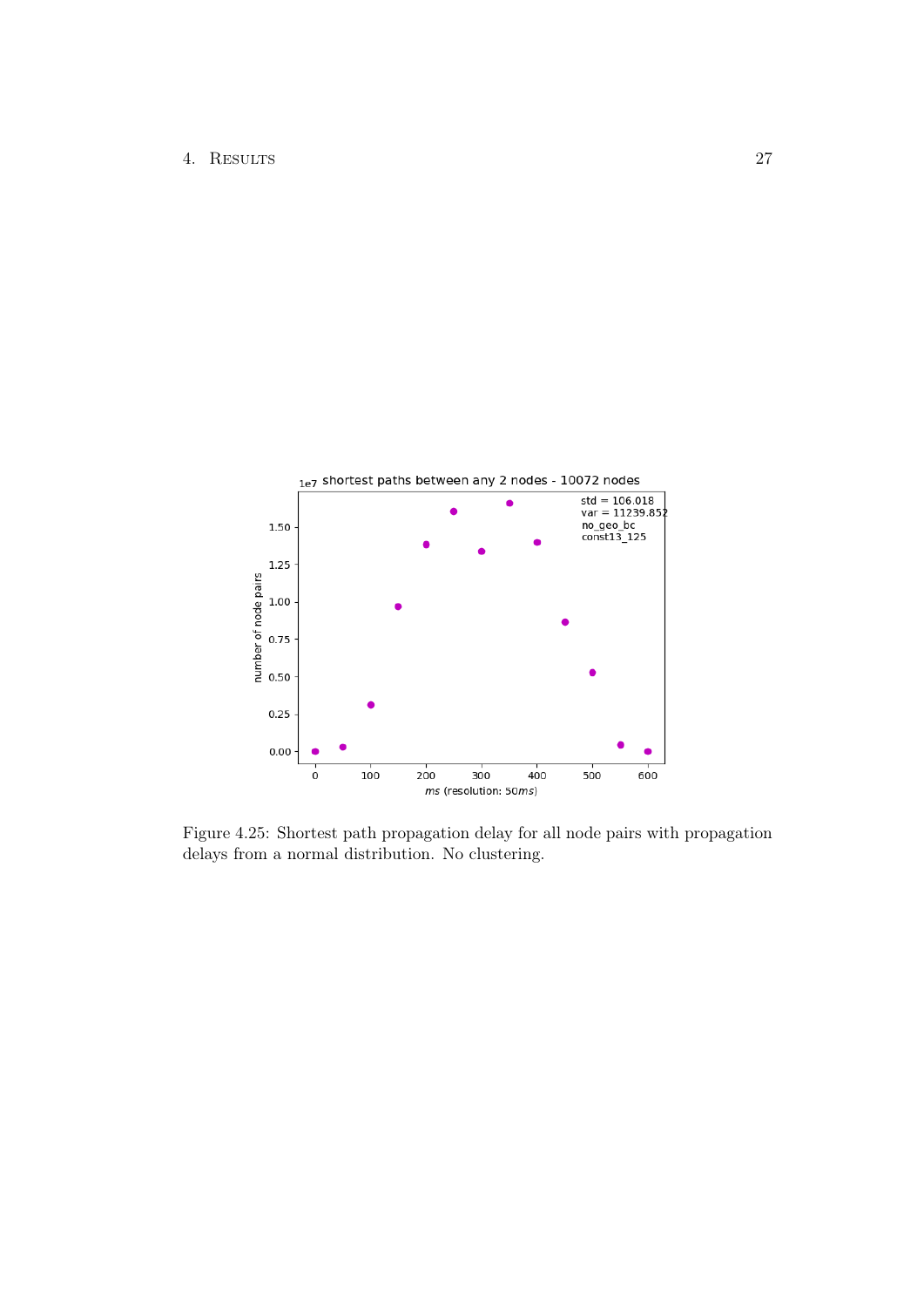# <span id="page-30-0"></span> $CHAPTER$  5 Discussion of Result

## <span id="page-30-1"></span>5.1 Influence of Initial Connections

The standard Bitcoin implementation of the connection strategy seems to be a reliable way to connect single Bitcoin nodes in an efficient way as the figures [[4.1,](#page-14-0) [4.2,](#page-14-1) [4.3\]](#page-15-0) demonstrate. As Miller et al. [\[5\]](#page-34-5) showed, there are in practice some influential nodes that don't follow the standard implementation and try to connect to many more nodes. Eyal et al. [\[1\]](#page-34-1) claim that if a node manages to spread its information more quickly than other nodes and get other information more quickly as a result too, it could gain advantage from deviating from the protocol. In the simulation of  $[4.9, 4.10, 4.11]$  $[4.9, 4.10, 4.11]$  $[4.9, 4.10, 4.11]$  $[4.9, 4.10, 4.11]$  $[4.9, 4.10, 4.11]$  $[4.9, 4.10, 4.11]$  where this situation is created artificially, we claim that having a few nodes that are highly connected (very high degree) leads to a network that has much shorter minimal paths between two different nodes. This result is expected since as soon as the message arrives at a highly connected node it can be distributed to many more nodes than usual which leads to a decrease in shortest paths especially if there are multiple such highly connected nodes. This indicates that these influential nodes are actually beneficial to decrease the number of hops a message has to take on average to reach all nodes.

To decrease the number of hops we also tried a brute-force method. We increased the number of initial connections as the Figures [ [4.4,](#page-15-1) [4.5\]](#page-16-2) illustrate. The decrease of average hops can be explained with every single node having a higher degree which makes the network more connected. The flattening of the curve at 2.5 hops after approximately 48 initial connections could be explained that there is a limit at 1 anyway (every node connects to every other node) but for every slight improvement of the average hops there need to be many more edges implemented after this flattening region.

This brute-force method can be analyzed in more detail with the example of 13 initial connections as demonstrated in Figures [ [4.6,](#page-17-0) [4.7,](#page-17-1) [4.8\]](#page-18-1). The decrease of the standard deviation, variance and number of hops for all shortest paths results in more fairness because all nodes get the same information more synchronized (lower variance of the hops) as well as more speed because the average number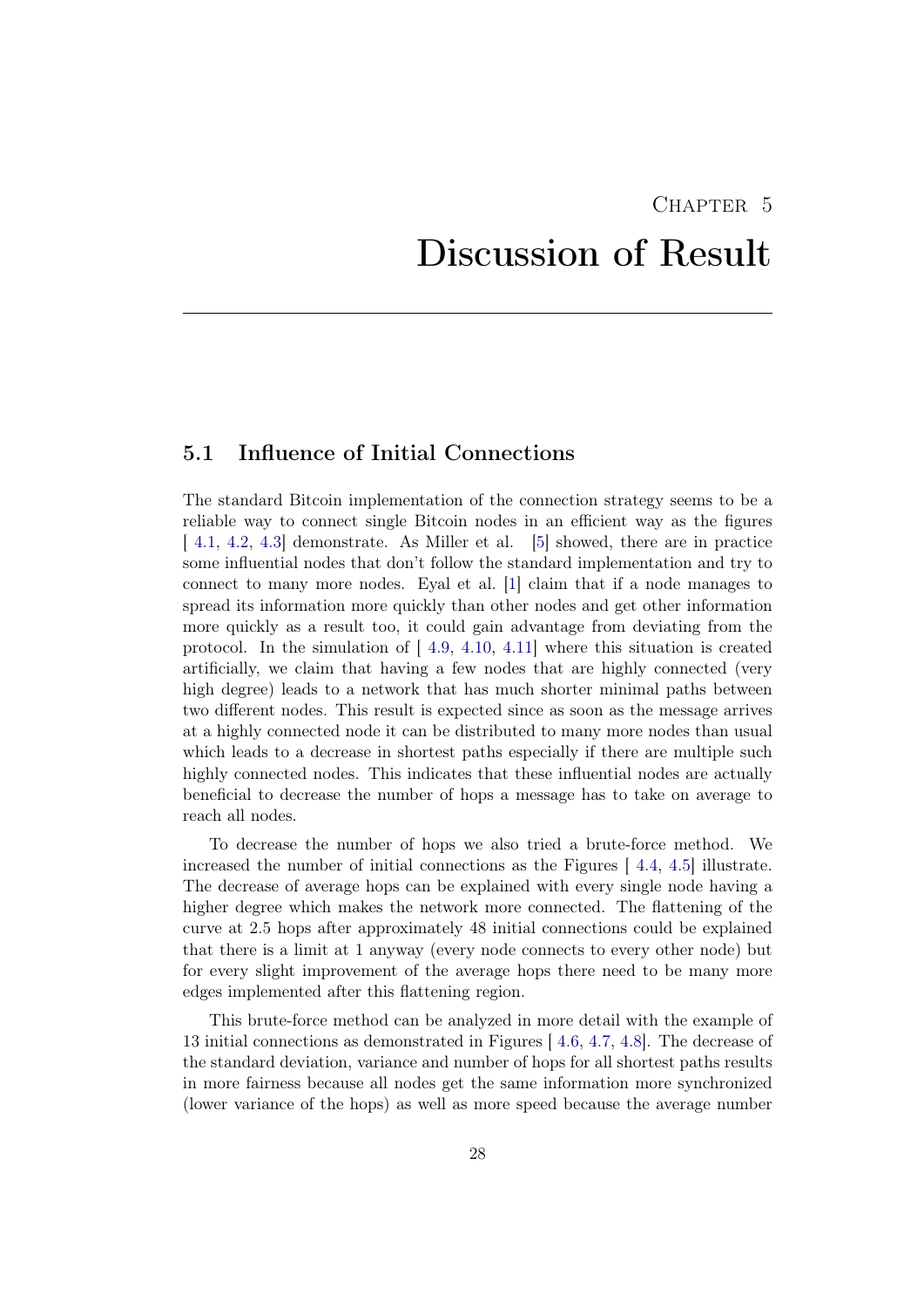of hops there have to be taken decreases. However, the bottleneck of this implementation is the available bandwidth of each individual node. Some nodes have due to their infrastructure no problem allocating more bandwidth to their Bitcoin system. Hence, it could be reasonable to make the current 8 initial nodes a bit more flexible and allow by default nodes with better connections to have up to 13 initial connections because of the benefit in fairness and speed it would give the whole network.

### <span id="page-31-0"></span>5.2 Power of Two Choices

The power of two choices algorithm assumes that if one asks a neighbour about the degree of its connectivity that he is not going to lie in order to profit from the protocol. This assumption can be made since most Bitcoin nodes are simply running the standard Bitcoin implementation and would therefore not lie.

The power of two choices minimum algorithm leads to a balancing of the degrees where most nodes have roughly the same degree (can be seen in figure [ [4.14\]](#page-22-0)) which matches the theoretical concept that Mitzenmacher et al. [\[10\]](#page-34-10) have proven. A nice side effect of this behaviour is that it also lowers the standard deviation and variance of the average path length of one node to any other node as seen in figure [ [4.12\]](#page-20-1). This leads to an increase in fairness within the network since on average nodes receive information more synchronized. However, there is a cost to this strategy as well; on average the shortest path between two nodes is longer than in the standard Bitcoin implementation.

The power of two choices maximum algorithm on the other hand improves the average of the shortest paths between any two nodes as seen in figure [ [4.13\]](#page-21-1) but the standard deviation and variance is larger than the standard Bitcoin implementation which leads to greater speed but less fairness.

Each one of the two algorithms are only able to improve one metric but get worse on the other. There seems to be a pay off between having some nodes that have higher degree and are therefore able to spread information in fewer hops on average leading to an increase of speed and having more balanced degrees that lead to a smaller standard deviation and variance of the average hops for each node and therefore fairness increases.

## <span id="page-31-1"></span>5.3 IP Location Clustering

The IP Location Clustering algorithm is a different approach that utilizes the knowledge of the physical topology. As illustrated in the Figures [ [4.20,](#page-26-0) [4.21,](#page-26-1) [4.22,](#page-27-0) [4.23,](#page-27-1) [4.24,](#page-28-0) [4.24,](#page-28-0) [4.25\]](#page-29-0) one can not see much of a difference between the use of geographical information compared to not using geographical information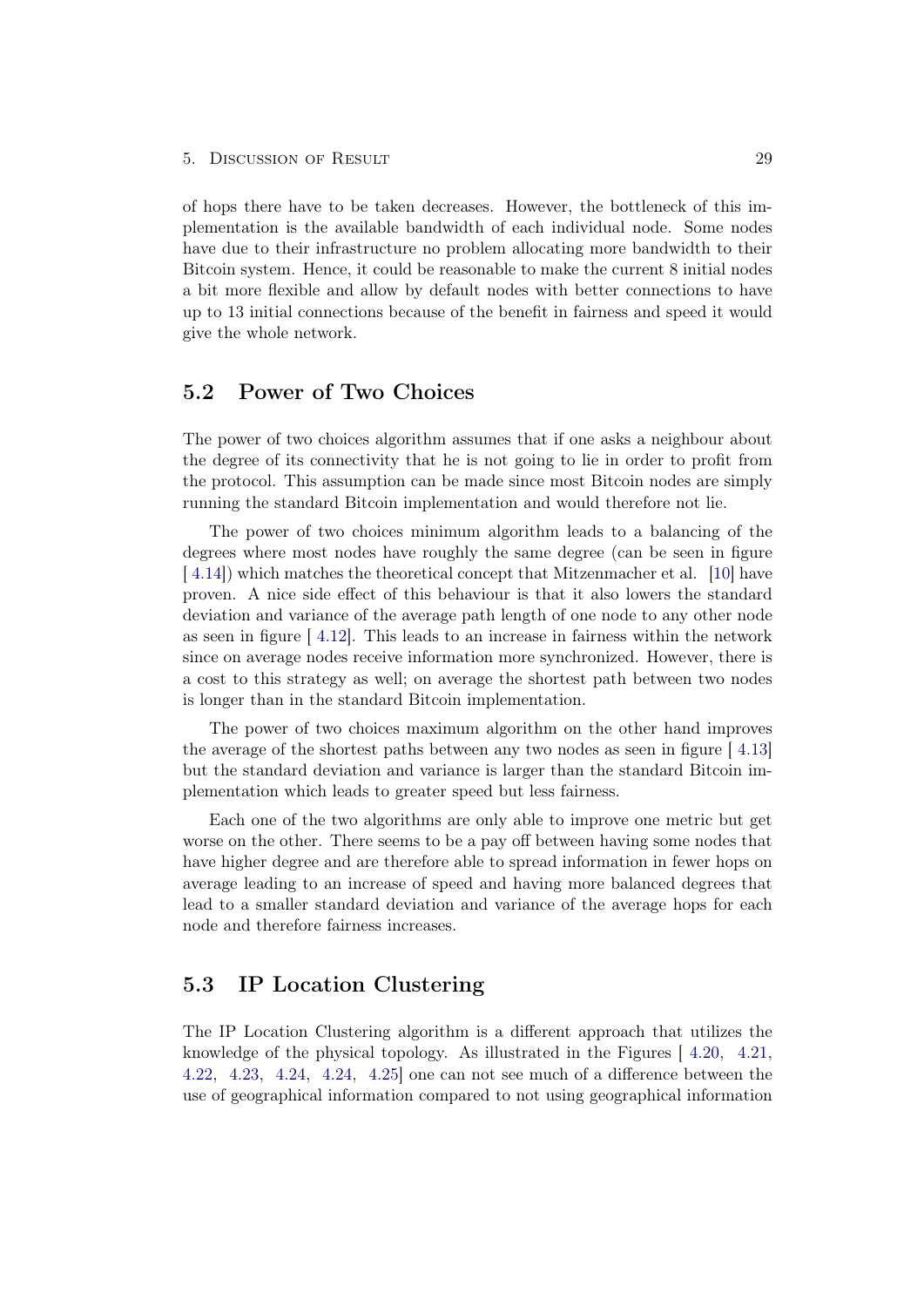#### 5. DISCUSSION OF RESULT 30

#### at all.

However, since it has the potential to perform equally well compared to the standard Bitcoin implementation it might be an alternative way to set up the network.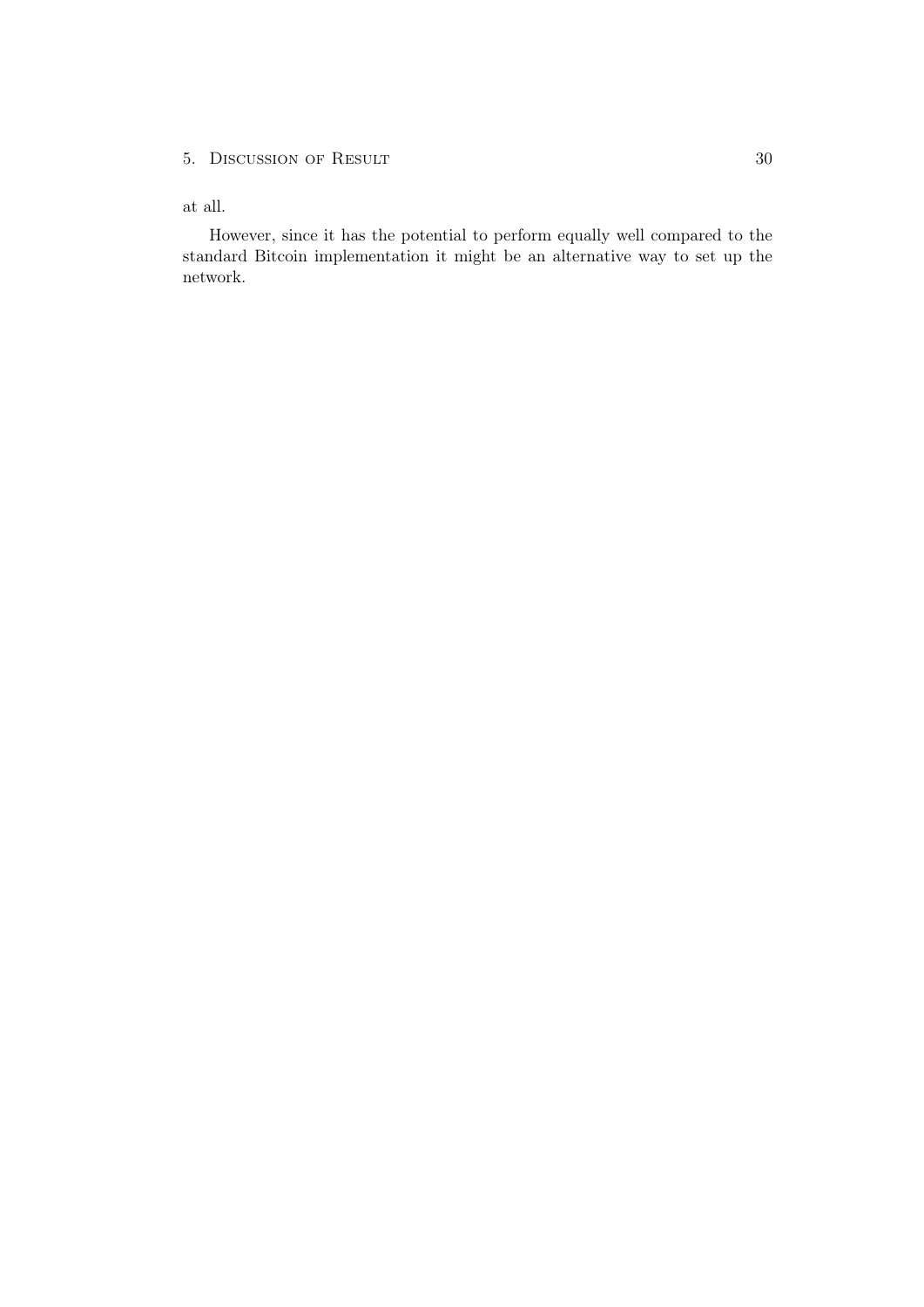## CHAPTER 6 Conclusion

<span id="page-33-0"></span>Although a ground-breaking algorithm that dramatically improves the bitcoin network topology seems a difficult task, in this work we explored multiple strategies and gained valuable insight on how the connection strategy in Bitcoin works and what happens if certain parameters are being changed. However, we were able to show that on average highly connected nodes lead to a decrease of hops for messages to be passed from one node to its destination node. Additionally, we were able to show that a brute-force approach (increasing the initial connections) leads on average to a faster message passing between node pairs, as expected. This brute force approach also leads to a greater fairness because the standard distribution of the shortest paths decreases.

The power of two choices is a simple and elegant approach. The power of two choices minimum algorithm improves the fairness but lowers the speed. That is because all nodes end up having roughly the same degree which leads to shortest path lengths that show a smaller standard deviation. The power of two choices maximum algorithm does the opposite. It creates nodes that have a higher degree and therefore increase the standard deviation from the shortest path lengths but at the same time decreases those path lengths on average. Therefore, the power of two choices protocol might be of some use if an algorithm has to be designed that only needs to improve either-one of these metrics.

The IP Location Clustering idea shows a similar behaviour as the current standard Bitcoin implementation. It could therefore be used as an alternative to the current standard Bitcoin protocol.

Concluding, a bigger use of bandwidth (more edges in the network) of individual nodes is so far the simplest approach to decrease hops and increase the networks fairness and speed.